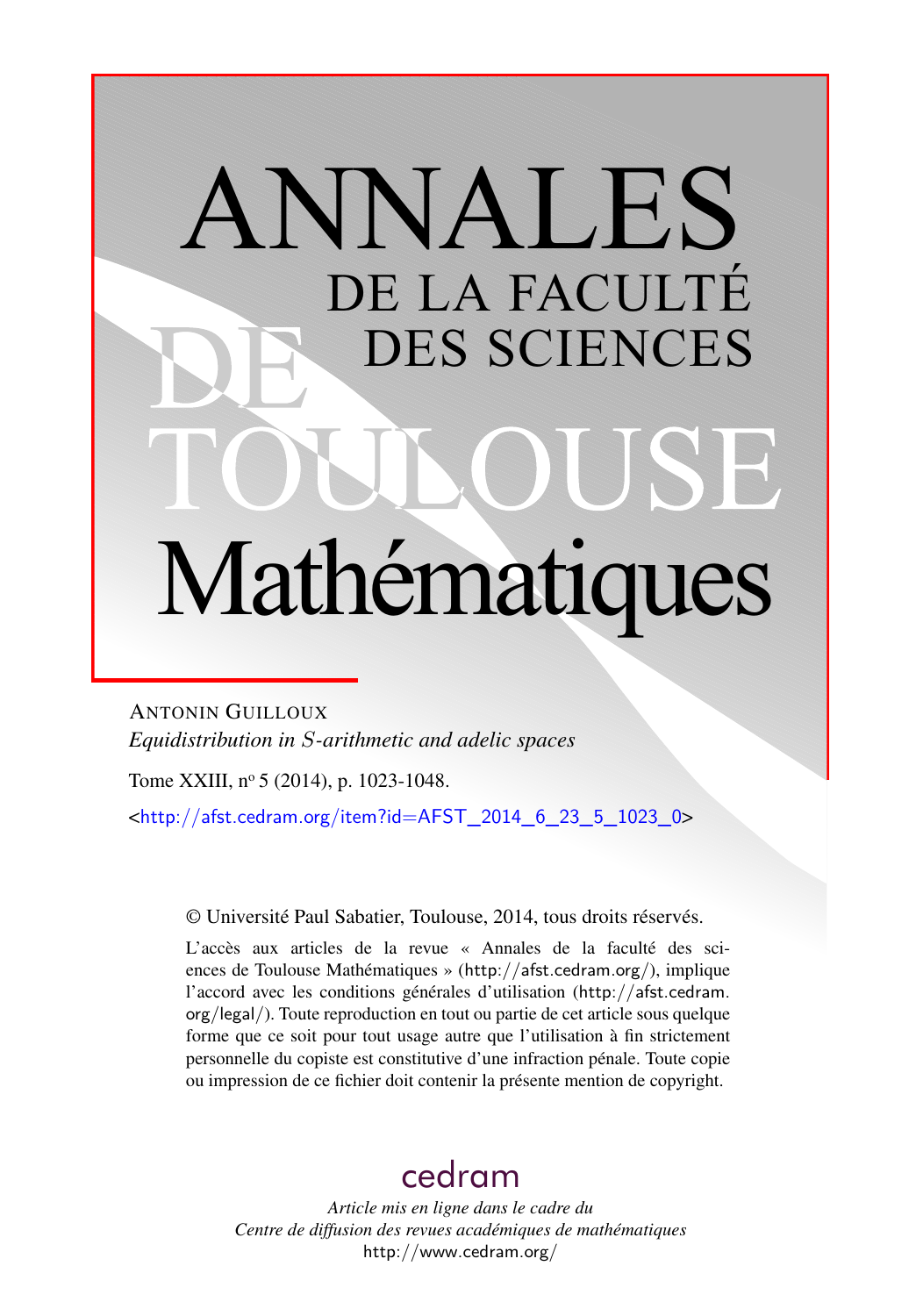ANTONIN  $G$ UILLOUX $^{(1)}$ 

**ABSTRACT.** — We give an introduction to adelic mixing and its applications for mathematicians knowing about the mixing of the geodesic flow on hyperbolic surfaces. We focus on the example of the Hecke trees in the modular surface.

 $\hat{\textbf{R}}$ ÉSUMÉ. — Cet article présente une introduction au mélange adélique et ses applications. La présentation faite est pensée pour les mathématiciens connaissant le mélange du flot géodésique sur les surfaces hyperboliques. L'accent est principalement mis sur l'exemple des arbres de Hecke dans la surface modulaire.

This paper is based on a mini-course given at the conference "Crossviews on hyperbolic geometry and arithmetic" held in Toulouse in November 2012.The purpose was to give an introduction to adelic mixing and its applications for mathematicians who knew about the mixing of the geodesic flow on hyperbolic surfaces; but who may also be intimidated by the padic and adelic part of the topic.I tried to overcome this by sticking to the simplest and fundamental example of the Hecke trees in the modular surfaces and by spending some time on taming the concept of adeles. I hope that the description of the solenoid associated to the adeles may help those used to dynamics to get a first insight into the nature of adeles and their dynamical property.I chose to avoid almost entirely the language of algebraic groups, which may be another intimidating topic to go into. Therefore I do not even state the theorem of adelic mixing in its generality.

 $(1)$  Sorbonne Universités, UPMC Univ Paris 06, Institut de Mathématiques de Jussieu-Paris Rive Gauche, UMR 7586, CNRS, Univ Paris Diderot, Sorbonne Paris Cité, F-75005, Paris, France antonin.guilloux@imj-prg.fr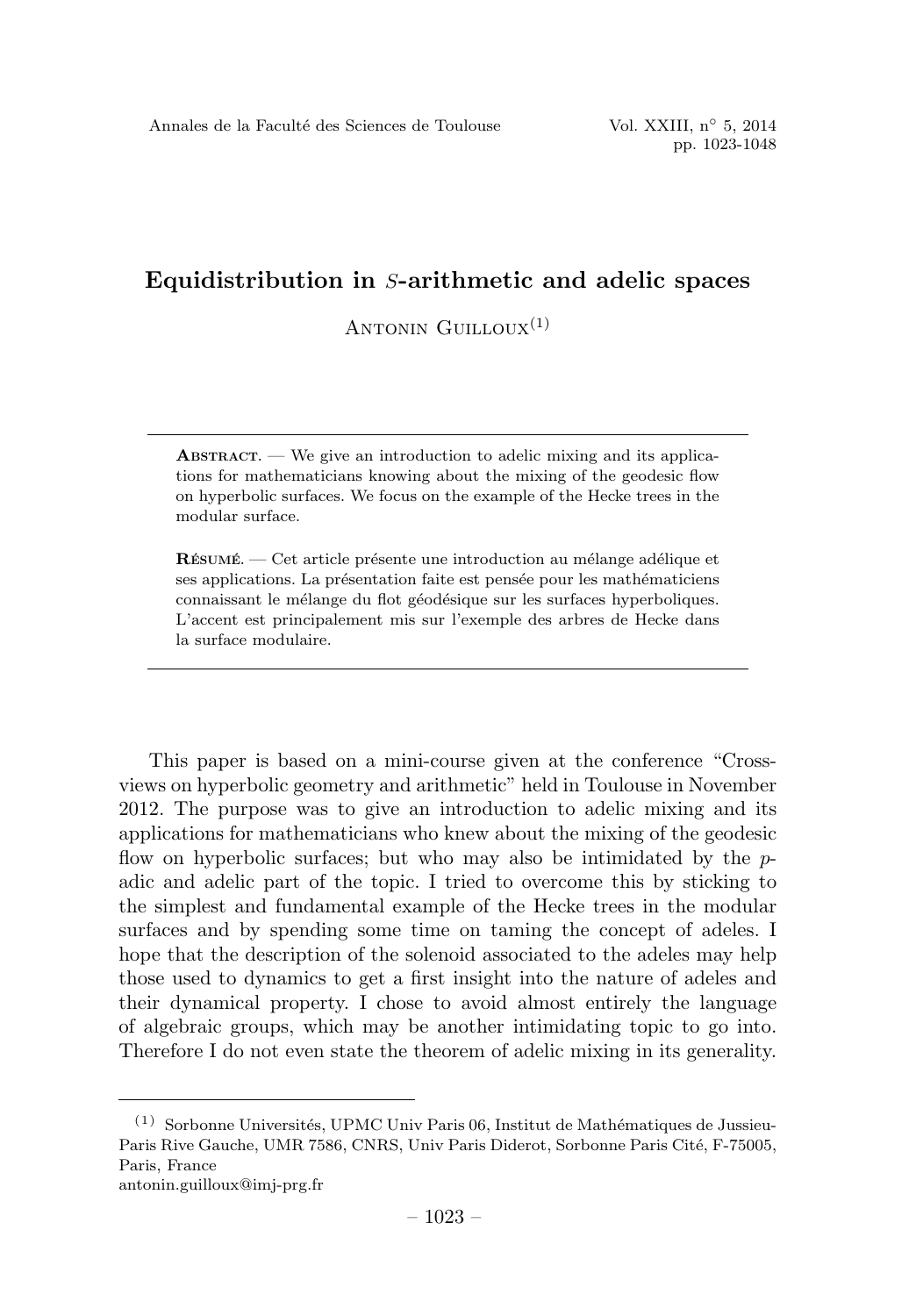I hope that this introduction will convince geometers that adelic mixing is indeed a natural and interesting tool; and that the description of an example may guide their delving into a more conceptual and comprehensive treatment.

# Introduction

We will introduce some tools to understand the repartition of certain orbits of an action onto a homogeneous space.The reader should keep in mind throughout the paper — especially when (s)he does not feel comfortable with the algebraic setting — that everything begins with the action of a Fuchsian group on the hyperbolic plane.Indeed, we will always deal with:

- A locally compact second countable group  $G$ . The canonical example to keep in mind is  $SL(2, \mathbf{R})$ . Note that G possesses a Haar measure.
- A lattice  $\Gamma$  of G, that is a discrete subgroup such that the Haar measure of  $\Gamma \backslash G$  is finite. We will say that  $\Gamma$  has finite covolume and denote this volume by  $\text{covol}(\Gamma)$ . The canonical examples are the Fuchsian groups. If asked to pick one of them, say  $SL(2, \mathbb{Z})$ .
- A homogeneous space under  $G$ : the canonical example is the hyperbolic plane  $\mathbf{H} \simeq SL(2, \mathbf{R})/SO(2)$ . More generally, one choose a closed subgroup  $H$  of  $G$  and consider the space  $G/H$ .

With these objects, we want to understand the dynamical properties of the action of  $\Gamma$  on  $G/H$ . For example, how many points of an orbit are not to far away from the initial point ? More precisely, in our canonical example, we pick  $p \in H$  and wonder how many points of the orbit  $\Gamma.p$  lie in a ball  $B(p, R)$  of radius R in H. We will denote by  $N_R$  this number:

$$
N_R = \operatorname{Card} \left( \Gamma. p \cup B(p,R) \right).
$$

A crucial tool to describe this action is the "duality phenomenon".Indeed, it turns out that the properties of both the actions

Γ acting on  $G/H$  and H acting on  $\Gamma \backslash G$ 

are deeply linked.An easy yet instructive exercise is to note that the orbit of gH under  $\Gamma$  is dense in  $G/H$  if and only if the one of  $\Gamma g$  under H is dense in  $\Gamma \backslash G$ . This observation is the starting point of a huge amount of work.Let us sketch two examples, so that the reader may understand more clearly what lies behind this "duality phenomenon" (and incidentally how the mixing of the geodesic flow appears).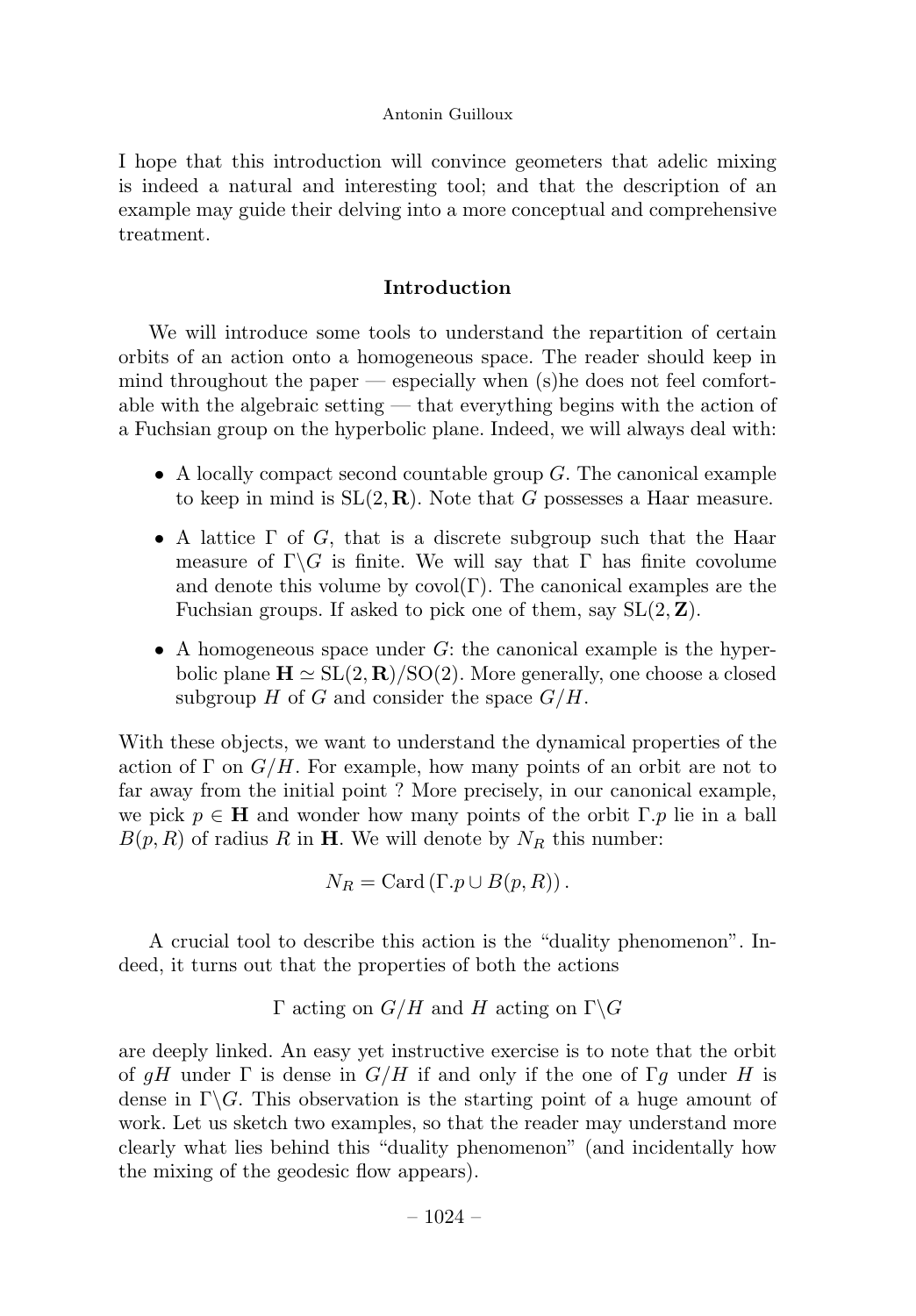# Example 1: Counting and Mixing

This is the "canonical" example already described:

- $G = SL(2, \mathbf{R}).$
- $\Gamma$  is any lattice of G.
- The homogeneous space under G is **H**. The subgroup H is then  $SO(2)$ .

A famous and seminal work of Margulis in his thesis [21] was to show a new way of determining the number  $N_R$ . Indeed he translated, via the "duality" phenomenon" the problem in terms of "equidistribution of spheres", i.e. long orbits of  $H = SO(2)$ , in the space  $\Gamma \backslash G$ . Recall that the latter is the unitary tangent bundle to the hyperbolic surface  $\Gamma\$ **H**. These "spheres" are the orbits:

 $Γ\Gamma$ *qHa<sub>t</sub>*,

where the beginning point p of the orbit is the point  $qH$  of  $H = G/H$  and

$$
a_t = \begin{pmatrix} e^{\frac{t}{2}} & 0\\ 0 & e^{-\frac{t}{2}} \end{pmatrix}
$$

is the geodesic flow.These orbits carry a natural probability measure: the image of the Haar measure of  $H = SO(2)$  on  $qHa_t$ .

This is the point where mixing comes into play: using this property of the geodesic flow (together with an important lemma called "wavefront lemma"), one may prove the equidistribution of spheres. One exactly proves that, for any starting point  $p = gH$ , the probability measure on the spheres Γ $\Gamma \Gamma_q H a_t$  converge to the Haar measure on Γ $\Gamma$ . This, in turn, allows to get the estimation:

$$
N_R \simeq \frac{\text{Vol}(B(p, R))}{\text{covol}(\Gamma)}.
$$

As the mixing of the geodesic flow is exponential one may get an error term.A great quality of this method is that it is very robust: for arithmetic lattices  $\Gamma$  (e.g.  $SL(2, \mathbb{Z})$ ), number theoretic methods may lead to a very precise estimation of  $N_R$ . But here, the method works the same for any lattice.Moreover Margulis was able to work in the case of non-constant curvature. And one can adapt it to other  $G$  and  $H$ . The famous paper of Eskin and McMullen [9] appears to be a very good entry point in this world.

#### Example 2: Equidistribution and unipotent flows

Here we take: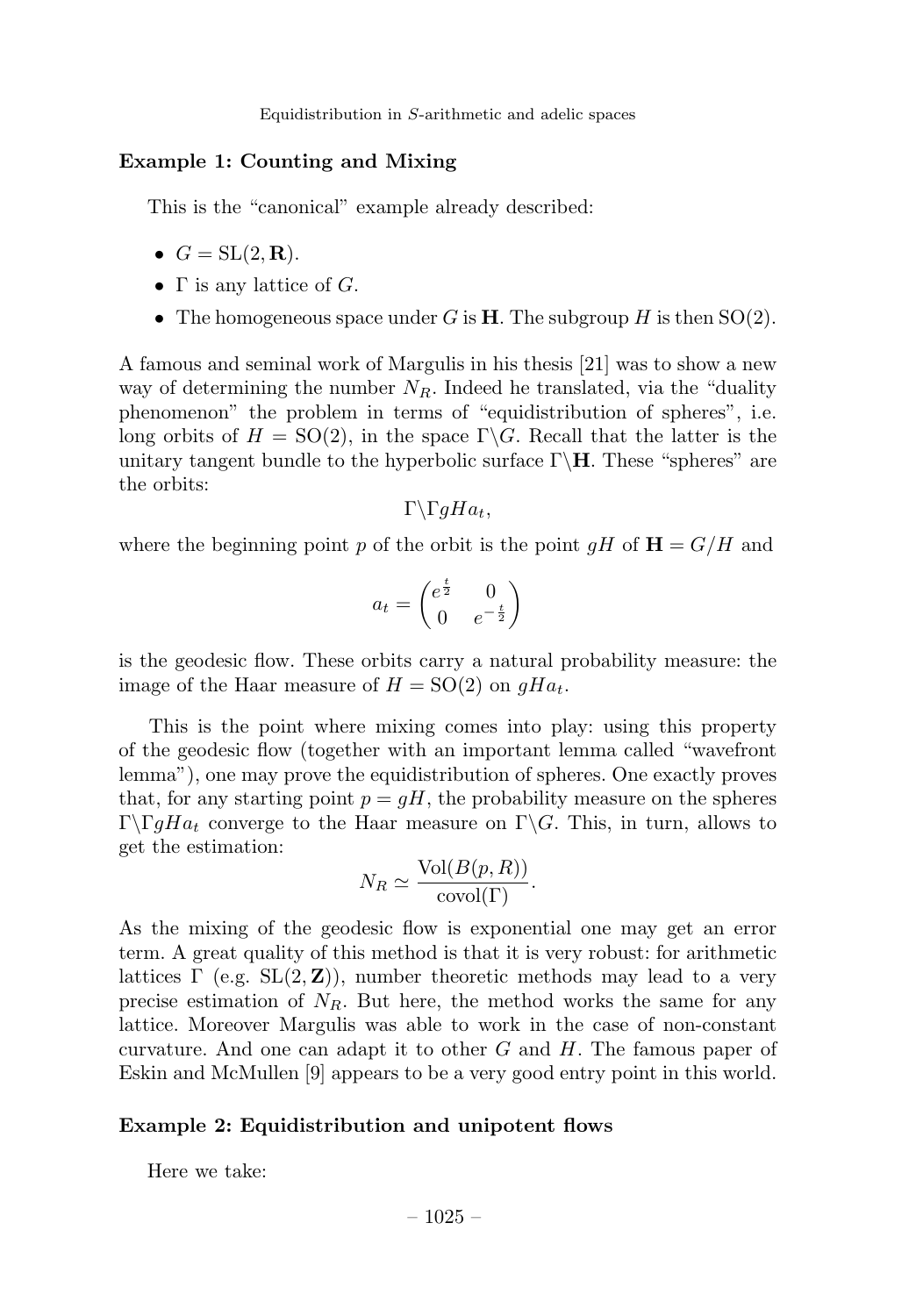- $G = SL(2, \mathbf{R}).$
- $\Gamma = SL(2, \mathbf{Z}).$
- The homogeneous space under G is  $\mathbb{R}^2 \setminus \{0\}$ . The subgroup H is the group of unipotent matrices of the form  $\begin{pmatrix} 1 & u \\ 0 & 1 \end{pmatrix}$ .

So we are looking at the orbits of  $SL(2, \mathbb{Z})$  on the euclidean plane, for the linear action. For any  $\gamma =$  $\begin{pmatrix} a & b \\ c & d \end{pmatrix} \in \Gamma$ , we denote by  $\|\gamma\| = \sqrt{a^2 + b^2 + c^2 + d^2}$ its euclidean norm and by  $\Gamma_T = \{ \gamma \in \Gamma \mid ||\gamma|| \leq T \}$  the ball in  $\Gamma$  of radius T. For any point p of  $\mathbb{R}^2$ , let  $\text{Dir}_p$  be the Dirac mass in p. Let  $\frac{\text{Leb}}{r}$  be the measure on  $\mathbb{R}^2 \setminus \{0\}$  which in polar coordinates is given by  $dr d\theta$ . Ledrappier [18] (see also Nogueira [25] for a different approach) showed the following equidistribution result, for any  $v = (x, y) \in \mathbb{R}^2 \setminus \{0\}$  with  $\frac{x}{y} \notin \mathbb{Q} \cup \{\infty\}$ :

$$
\frac{1}{2T} \sum_{\gamma \in \Gamma_T} \text{Dir}_{\gamma v} \rightharpoonup_{T \to \infty} \frac{\text{Leb}}{r}.
$$

For readers not used to these equidistribution statements, this mean that for any continuous function  $\varphi$  on  $\mathbb{R}^2 \setminus \{0\}$  with compact support, we have:

$$
\frac{1}{2T}\sum_{\gamma\in\Gamma_T}\varphi(\gamma v)\xrightarrow{T\to\infty}\int\int_{\mathbf{R}^2\backslash\{0\}}\frac{\varphi(x,y)}{\sqrt{x^2+y^2}}dxdy.
$$

In this work too, the key point is the study of the H-action on  $\Gamma \backslash G$ . This time, one may use an equidistribution result of Dani-Smillie [6]: the dynamic of the unipotent groups in  $\Gamma \backslash G$  is very rigid and has few invariant ergodic measures.This last result was deeply generalized by Ratner [27], Margulis-Tomanov [23] (in an S-arithmetic setting similar to the one I will introduce afterwards) and eventually by Benoist-Quint [2].Those generalizations in turn lead to generalization of Ledrappier's result by varying  $\Gamma$ , G and H. We let the reader look at Gorodnik-Weiss [17] for the real case in a general setting, Maucourant [22], Maucourant-Weiss [24] and Guilloux [14] for some more precisions on Ledrappier's result, and Guilloux [15] for an S-arithmetic treatment.

As we saw in both example, those techniques are very robust and may be adapted to various groups and even  $p$ -adic or adelic groups. Those are very interesting for arithmetic or number-theoretic study.I would like to explain here how it is sometimes possible to translate or reinterpret problems of arithmetic flavor in such a way that they look very similar to dynamical or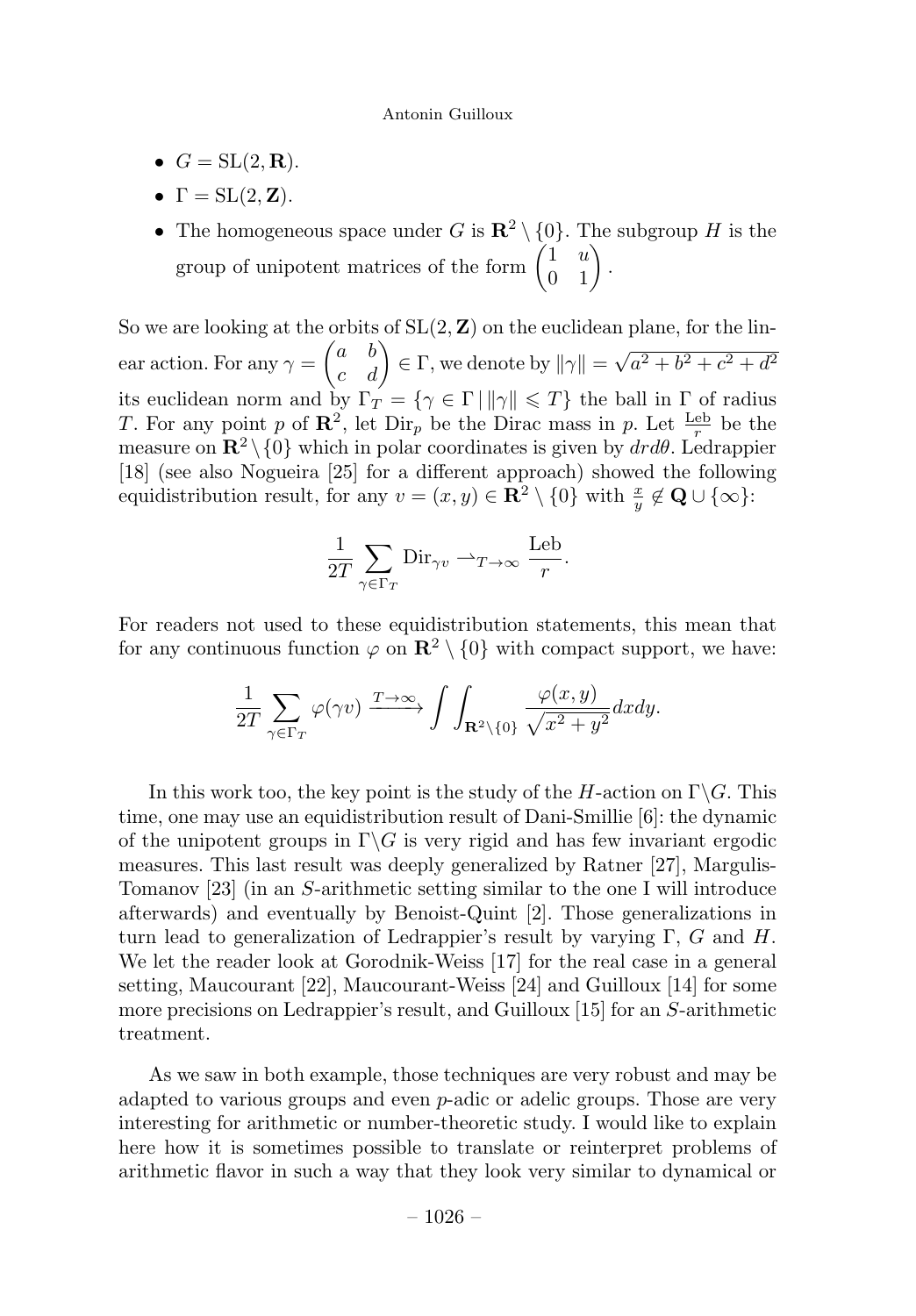equidistribution problems.I shall concentrate on a problem related to the first example and use mixing.

As a very simple to state example, let us mention that a direct adaptation of the strategy of Margulis for example 1 together with a result on adelic mixing gives an answer to the following question [16], which seems highly arithmetic  $(d \geq 3$  and n is an integer):

Decide the existence and estimate the number of elements of  $SO(3, \mathbf{Q})$  of "denominator" *n*, i.e. which may be written as  $\frac{1}{n}$  times a matrix with integer entries:

$$
SO(3, \mathbf{Q}) \cap \frac{\mathcal{M}(3, \mathbf{Z})}{n} \text{ as } n \to \infty.
$$

Here is the structure of the paper: in the following section, I will introduce some beautiful objects of arithmetic origin which naturally interplay with hyperbolic geometry. They are well-known at least in some areas of mathematics: Hecke trees.At the end of this section, I will be able to state the theorem we will be interested to: equidistribution of Hecke spheres.

In the second section, I will introduce the algebraic tools needed to reinterpret the problem of equidistribution of Hecke spheres as a dynamical problem related to some "geodesic" flow.I will introduce p-adic fields.I include a description of a nice dynamical system, the "solenoid", which helps to build an intuition of these fields. Then I will move on to the adeles, which are nearly a product of all the  $p$ -adic fields. For an algebraic group defined with equations with rational coefficients, we consider the group of its point over the adeles.We explain briefly the link this last group and the group of real points, thanks to Borel- Harish-Chandra theorem.Then we focus on the group PGL(2) and describe briefly the tree attached to it and its links with the Hecke tree defined in the previous section.

Eventually, the last section consists in the statement of adelic mixing for PGL(2) and a sketch of proof of the equidistribution of Hecke spheres.

#### 1. Hecke trees and Hecke correspondance

The Hecke trees are the main object of this paper.We will see them appear in several ways.The first one is the more concrete one and we will gradually move to the adelic version of it (in subsection 2.5).

# 1.1. Construction of the Hecke trees in the modular surface

We want to consider  $X(1) = \text{PSL}(2, \mathbf{Z})\backslash\mathbf{H}$  as the space of similarity classes of lattices in  $\mathbf{C} \simeq \mathbf{R}^2$ . Let us quickly review how it is done. First of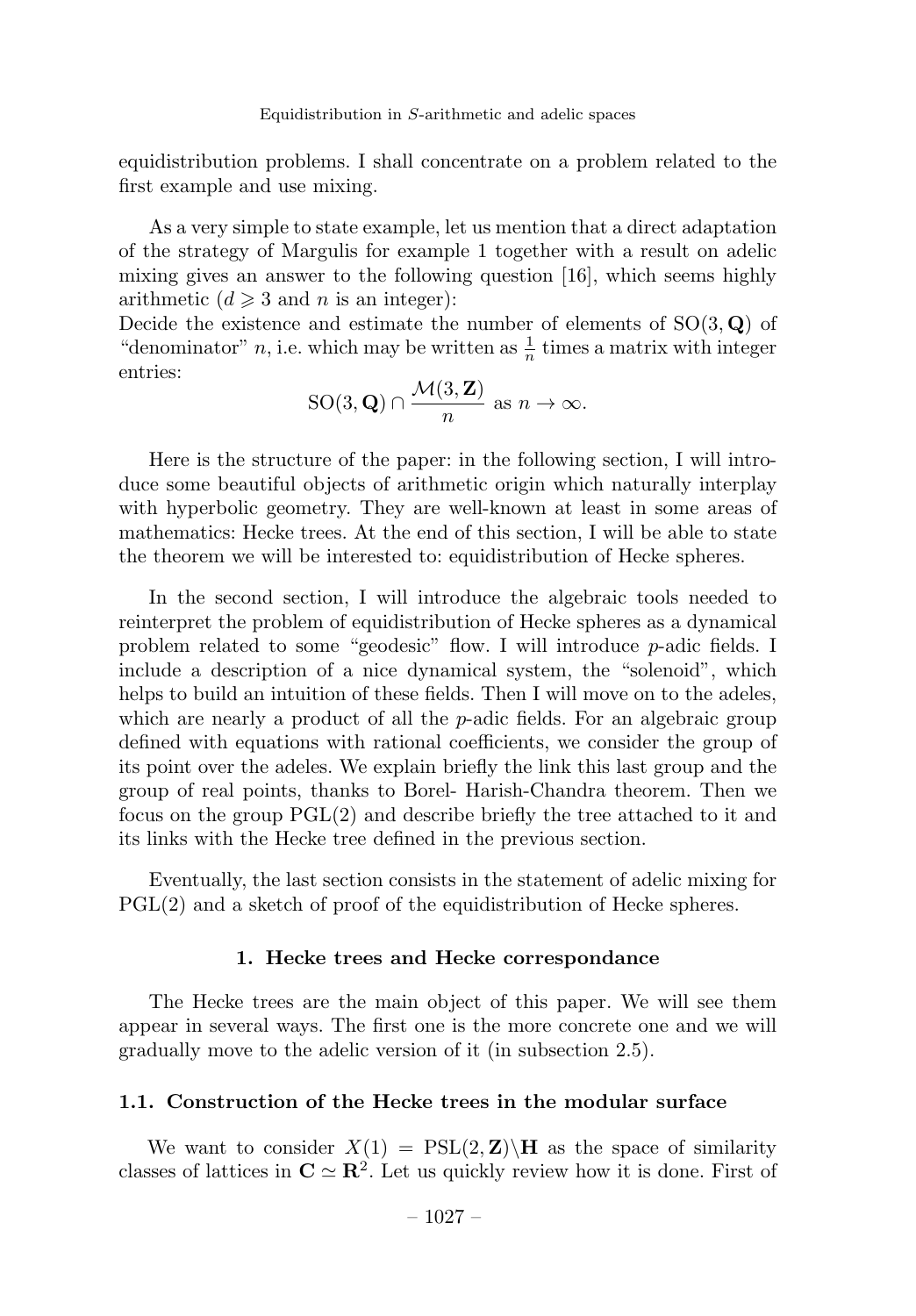all the identification  $\mathbf{C} \simeq \mathbf{R}^2$  is realized through the choice of the canonical basis  $(1, i)$  of **C**. A lattice in **C** is a discrete subgroup of rank 2, i.e. of the form  $\mathbf{Z}e_1 + \mathbf{Z}e_2$ , where  $(e_1, e_2)$  is a **R**-basis of **C**. A marked lattice in **C** is a lattice with a chosen basis  $(e_1, e_2)$ . The space of marked lattices may be identified to  $GL(2,\mathbf{R})^1$ , as a marked lattice is uniquely defined by the basis  $(e_1, e_2)$ . In order to keep coherency in the notations, the action of  $GL(2, \mathbf{R})$ on lattices is a right one, induced by the action on C:

$$
\begin{pmatrix} x & y \ z & t \end{pmatrix} \cdot (a+ib) = ax + by + i(az + bt).
$$

Now the space of marked lattices up to homothety is identified to  $PGL(2, \mathbf{R})$ ; and the space of marked lattices up to similarity is then naturally identified with

$$
\mathrm{PGL}(2,\mathbf{R})/\mathrm{O}(2)\simeq \mathbf{H}.
$$

And if you want to forget the marking, you still have to mod out by the stabilizer of the lattice  $\mathbf{Z} + \mathbf{Z}i$ , that is PGL(2,  $\mathbf{Z}$ ). Up to an easy reduction from PGL to PSL, we are done. Indeed, the space of lattices up to similarity is:

$$
PGL(2, \mathbf{Z})\backslash PGL(2, \mathbf{R})/O(2) \simeq PSL(2, \mathbf{Z})\backslash \mathbf{H} = X(1).
$$

Now choose a prime number p and pick a point  $[\Lambda] \in X(1)$  (of course [ $Λ$ ] denotes the class of the lattice  $Λ$ ). Consider the set:

{lattice 
$$
\Lambda' | \Lambda' < \Lambda
$$
 has index  $p$  }.

We may describe this set:

LEMMA 1.1. — An element  $\Lambda'$  of the above set is given by the choice of the line:

$$
\Lambda'/p\Lambda \, \text{ in } \Lambda/p\Lambda \simeq (\mathbf{Z}/p\mathbf{Z})^2.
$$

Proof. — Indeed,  $p\Lambda$  is included in  $\Lambda'$  (because  $\Lambda'$  has index p in  $\Lambda$ ), so  $\Lambda'$  projects to  $\Lambda/p\Lambda$ . The projection is a subgroup and we compute its cardinal: the cardinal of  $\Lambda'/p\Lambda$  is

$$
\frac{1}{p} \times \text{Card} (\Lambda'/p\Lambda) = p.
$$

The projection is indeed a line in  $\Lambda/p\Lambda$ .

 $(1)$  The space of marked lattices is more precisely a principal homogeneous space under  $GL(2, \mathbf{R})$ : it is homogeneous and the stabilizer of any point is trivial. So we have to choose a base point to fix the identification between the space of marked lattices and  $GL(2,\mathbf{R})$ . Here we take the lattice  $\mathbf{Z} + \mathbf{Z}i$  associated to the canonical basis  $(1, i)$ .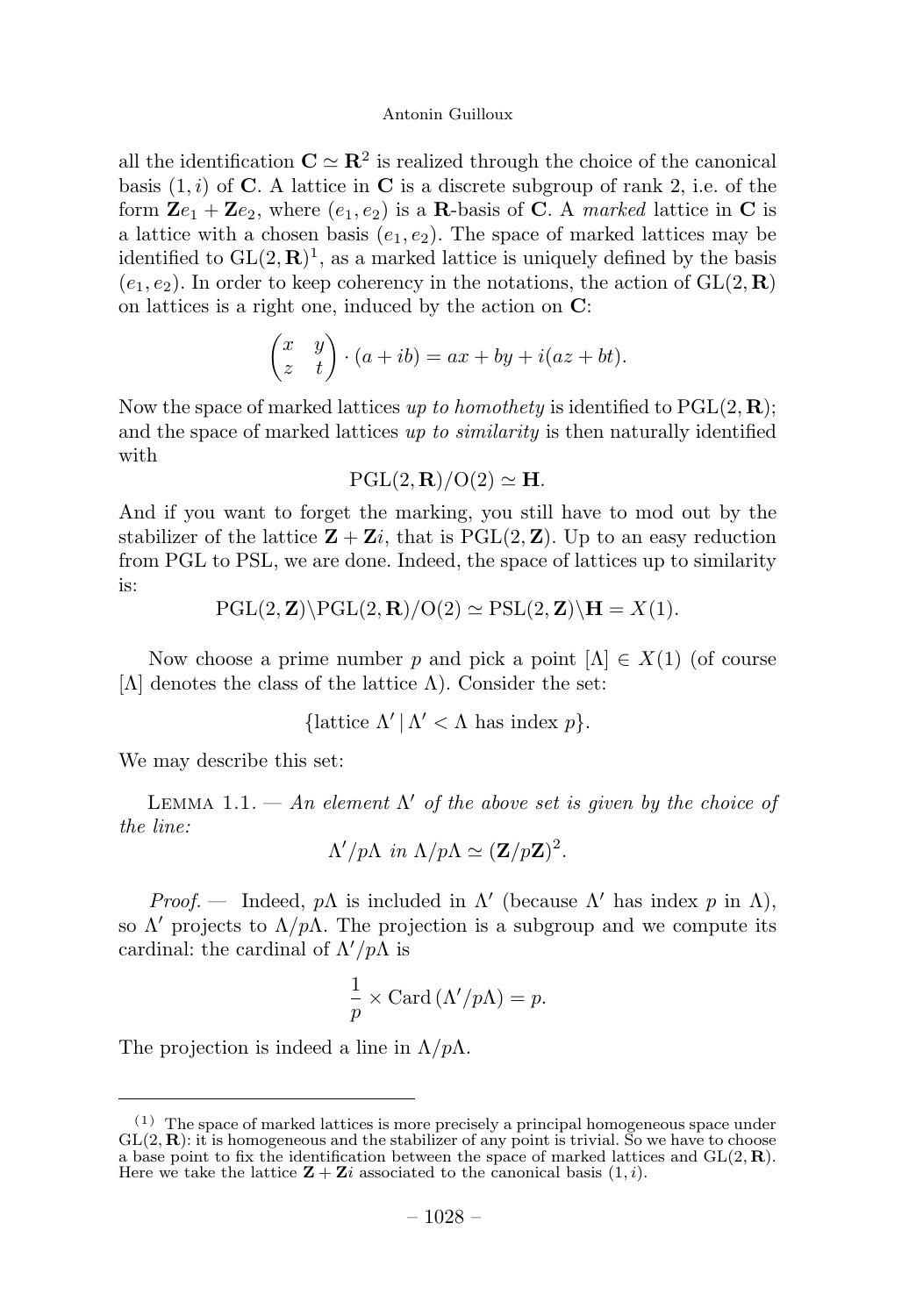Conversely, given a line L in  $\Lambda/p\Lambda$ , there is a unique subgroup  $\Lambda'$  of  $\Lambda$  of index p which projects to this line: as we have seen, we must have  $p\Lambda \subset \Lambda'$ . So  $\Lambda'$  is exactly the preimage of the line L in  $\Lambda$  under the projection  $\Lambda \to \Lambda/p\Lambda$ .

Hence the number of lattices  $\Lambda'$  in the above defined set is  $p + 1$ , as the cardinal of the projective line  $\mathbf{P}((\mathbf{Z}/p\mathbf{Z})^2)$ . Their classes  $[\Lambda']$  are called the (p-Hecke)-neighbors of [ $\Lambda$ ] in  $X(1)$ . A straightforward verification shows that the set of neighbors of some  $[\Lambda]$  in  $X(1)$  does not depend on the choice of the representative Λ. Seeing  $X(1)$  as  $PSL(2, Z)\$ H, we may write this relation explicitly: the neighbors of the class of  $z \in H$  are the classes of pz and the  $\frac{k+z}{p}$ ,  $0 \leq k \leq p-1$ , see figure 1.



Figure 1. — Hecke-neighbors for  $p = 3$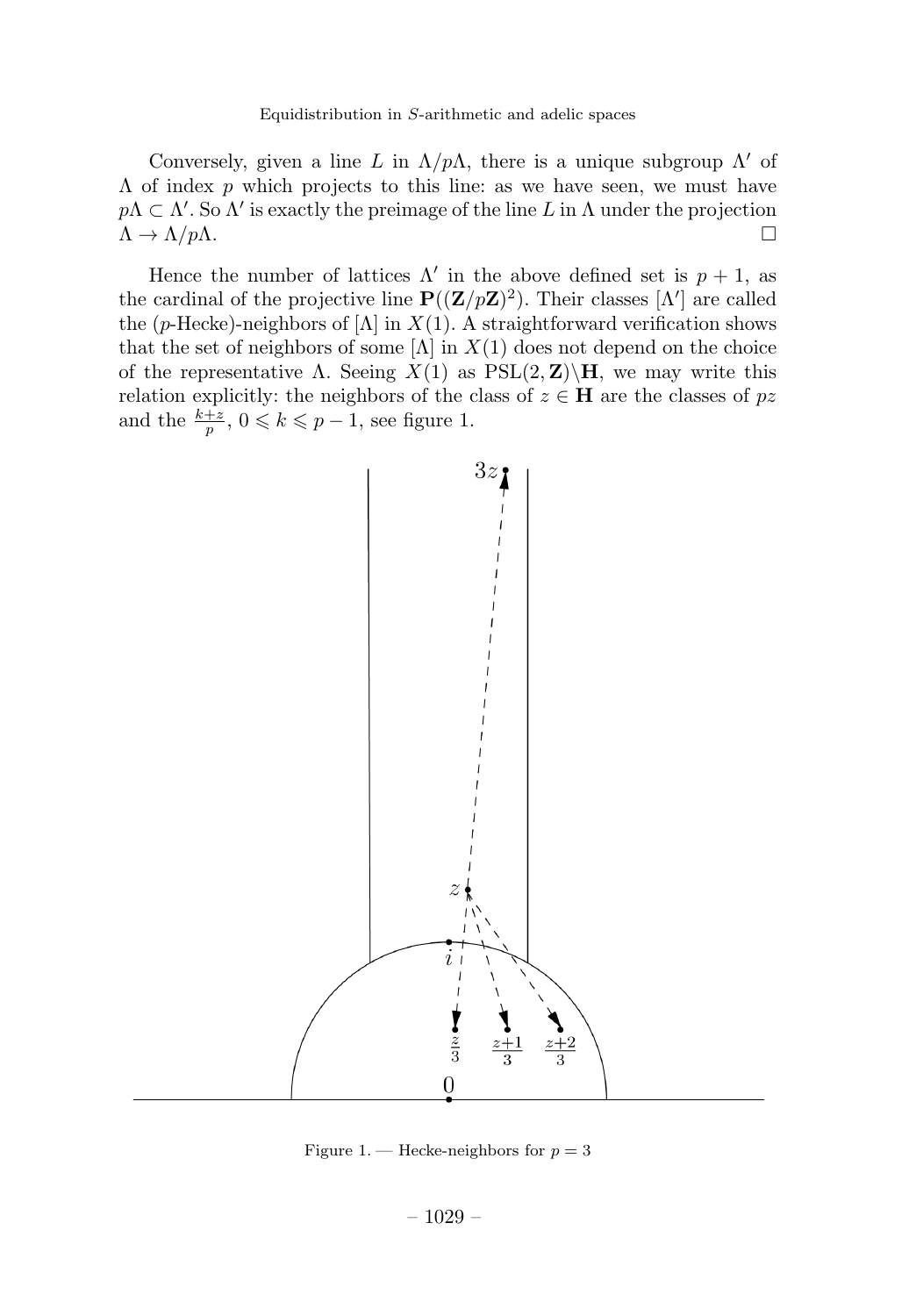Remark 1.2. — The neighbors are not automatically distinct: if  $\Lambda = \mathbf{Z} +$ Zi, the two lattices

$$
\Lambda_1' = \mathbf{Z}p + \mathbf{Z}i \text{ and } \Lambda_2' = \mathbf{Z} + \mathbf{Z}pi
$$

are both of index p in  $\Lambda$  but are in the same similarity class. They project to the same point in  $X(1)$ . We will sometimes add multiplicities to deal with that.

Moreover the "neighbor" relation is a reflexive one.Indeed, if the class  $[\Lambda']$  is a neighbor of  $[\Lambda]$ , then we may choose the representatives so that  $\Lambda'$ is a sublattice of index p in  $\Lambda$ . But, then, p $\Lambda$  is a sublattice of index p in  $\Lambda'$ . And the class  $[p\Lambda] = [\Lambda]$  is a neighbor of  $[\Lambda']$ . At this point, the neighbor relation constructs a graph.

Eventually, one may prove that this relation has no cycle.The idea is that, if

 $\Lambda_0 < \Lambda_1 < \ldots < \Lambda_k$ 

is a sequence of lattices such that each time  $\Lambda_i < \Lambda_{i+1}$  has index p, then either there exists i such that  $p^2\Lambda_i = \Lambda_{i+2}$  (we are backtracking in the graph) or there are two vectors  $e_1$  and  $e_2$  in  $\Lambda_0$  such that:

For all 
$$
i
$$
,  $\Lambda_i = \mathbf{Z}e_1 + \mathbf{Z}p^{-i}e_2$ .

In the second case,  $\Lambda_0$  and  $\Lambda_k$  are not similar. This is not obvious but rather elementary (see [30]).

Consider  $\tau_p$  the set of vertices of the complete tree of valence  $p + 1$ , rooted at some vertex  $t_p^0$ . The above construction defines a map  $h_p^{[\Lambda]}$  from  $\tau_p$  to  $X(1)$ , sending  $t_p^0$  to  $[\Lambda]$  and neighbors in the tree to neighbors<sup>2</sup> in  $X(1)$ without backtracking. Note eventually that the relation "to be a sublattice of index  $p^{\prime\prime}$  commutes to the action of  $O(2)$ . Hence we might as well work in the unit tangent bundle  $PSL(2, Z)\PSL(2, R)$  of  $X(1)$ . And we get a mapping of the tree  $\tau_p$  in PSL(2, **Z**)\PSL(2, **R**).

Let us now briefly describe another point of view, which makes clearer how one may vary the group G and the lattice Γ. The matrix  $g_p =$  $\begin{pmatrix} p & 0 \\ 0 & 1 \end{pmatrix}$ belongs to the commensurator of PSL(2, **Z**): the group  $g_p$ PSL(2, **Z**) $g_p^{-1}$  ∩  $PSL(2, \mathbf{Z})$  is a subgroup of finite index in both  $PSL(2, \mathbf{Z})$  and  $g_pPSL(2, \mathbf{Z})g_p^{-1}$ .

<sup>&</sup>lt;sup>(2)</sup> This map is really only defined up to isometries of the tree fixing the root  $t_p^0$ . This subtlety will not interfere and we will not be more precise at this point. This map will be formally defined in section 2.5. Beware that it may be non-injective as in the example of  $\mathbf{Z}[\mathbf{i}]$ .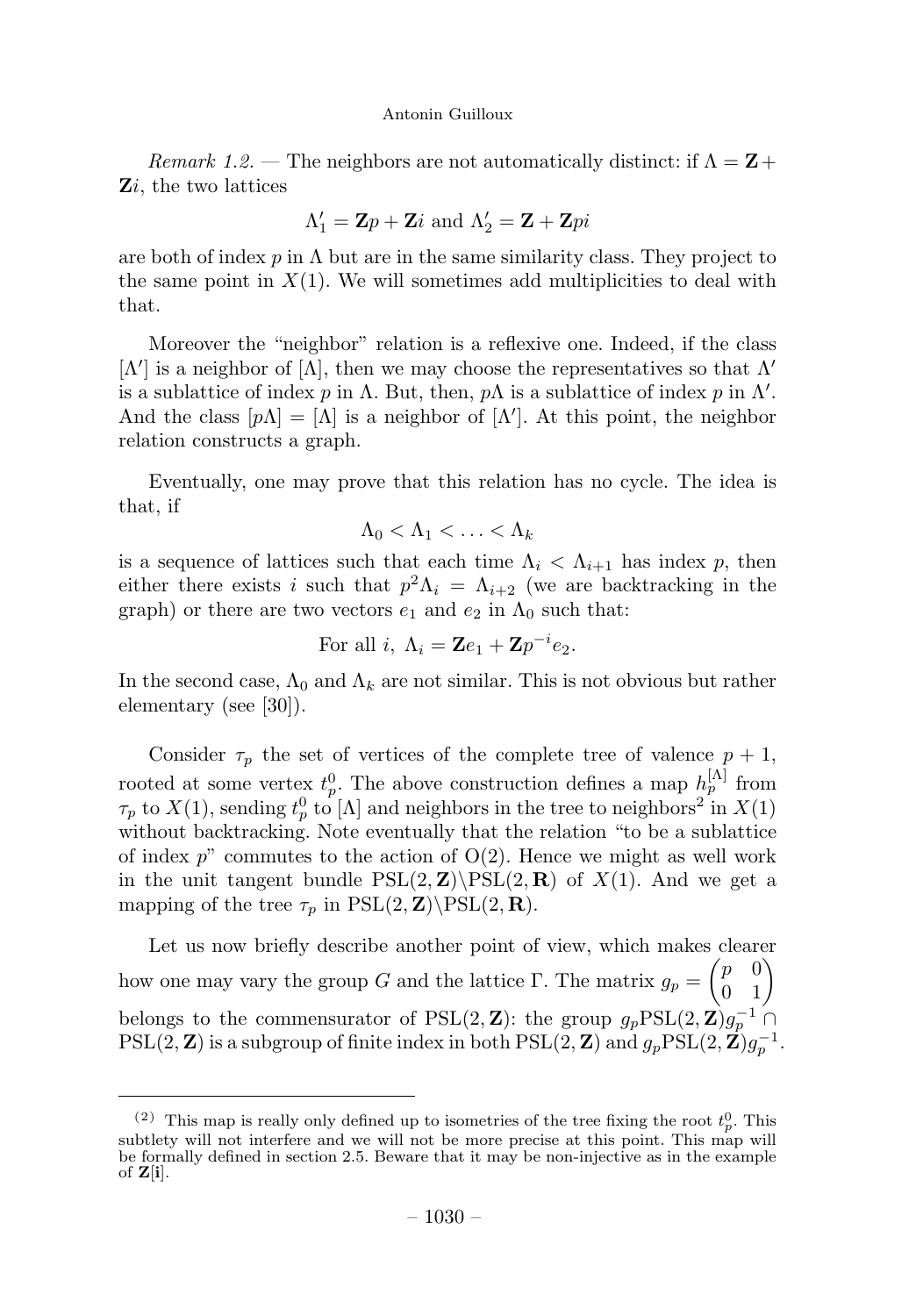More precisely, the elements of  $g_pPSL(2, \mathbf{Z})$  fall into  $p+1$  different classes modulo  $PSL(2, Z)$ . One easily check that:

$$
\mathrm{PSL}(2,\mathbf{Z})g_p\mathrm{PSL}(2,\mathbf{Z})=\mathrm{PSL}(2,\mathbf{Z})\{g_p;\begin{pmatrix}1&k\\0&p\end{pmatrix}\text{ for }0\leqslant k\leqslant p-1\}.
$$

The p+1 lattices  $g_p$  (**Z**+*i***Z**) and  $\begin{pmatrix} 1 & k \\ 0 & n \end{pmatrix}$  $0 \quad p$  $\overline{\phantom{0}}$  $\mathbf{Z} + i\mathbf{Z}$  are exactly the neighbors of  $\mathbf{Z}+i\mathbf{Z}$ : check they are all distinct and of index p in  $\mathbf{Z}+i\mathbf{Z}$ . In other terms, the neighbors of  $[\mathbf{Z} + \mathbf{Z}i]$  are exactly the elements of

$$
PSL(2, \mathbf{Z}) \backslash PSL(2, \mathbf{Z}) g_p PSL(2, \mathbf{Z}).
$$

For another lattice  $\Gamma$  of  $PSL(2, \mathbf{R})$ , or of another group G, a notion of neighbors may still be defined for any element g of the commensurator of Γ: the commensurator of Γ is the group of elements g such that  $g\Gamma g^{-1}$  ∩ Γ has finite index in G and  $\gamma \Gamma g^{-1}$ . It is exactly the property needed for the above construction.And the whole construction described above makes sense. It is especially interesting for groups  $\Gamma$  with big commensurator, that is arithmetic lattices in G (such as  $PGL(2, Z)$ ).

#### 1.2. Product of trees and spheres

Fix a point  $[\Lambda] \in X(1)$ . For each prime number p, we have constructed a mapping:

$$
h_p^{[\Lambda]} : \tau_p \to X(1).
$$

Recall that the tree  $\tau_p$  is rooted at  $t_p^0$ . And we denote by d the distance in these trees given by the number of edges between two points.We would like to consider as a whole the set of prime numbers.Indeed, keep in mind that we are interested in arithmetics.And we will use and abuse of the prime factorization of integers.Let us make a seemingly silly remark: in the factorization of each integer into primes, only a finite set of prime numbers appears; Of course not a bounded one, but still finite.So, we will not exactly consider the set of prime numbers but work with its finite subsets.

We consider the *restricted* product of the trees  $\tau_p$ :

$$
\tau := \left\{ (t_p)_p \in \prod_{p \text{ prime}} \tau_p \mid \sum_p d(t_p, t_p^0) < \infty \right\}.
$$

A point in  $\tau$  has all its entries equal to  $t_p^0$  but a finite set. Then we construct a mapping

$$
h^{[\Lambda]} : \tau \to X(1)
$$

 $-1031-$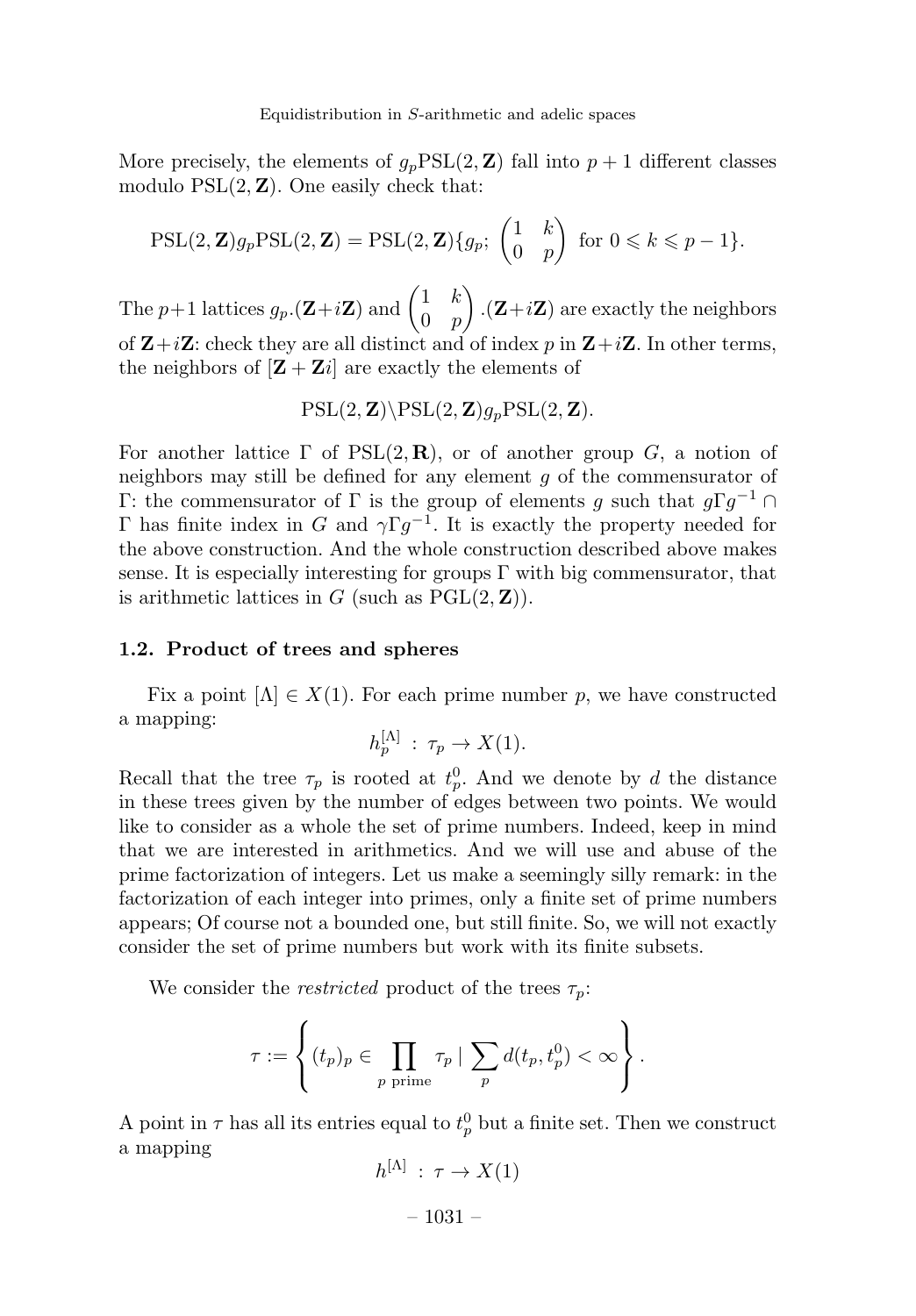in the following way. Consider a point  $(t_p)_p$  in  $\tau$ . Let  $x_0 = [\Lambda], x_2 = h_2^{x_0}(t_2)$ . And, recursively, for a prime number  $p$ , with  $q$  the greatest prime number less than p,  $x_p = h_p^{x_q}(t_p)$ . This sequence indexed by the prime numbers becomes eventually stationary: as  $(t_p)$  belongs to the restricted product, for q large enough,  $t_q$  always equals  $t_q^0$  and the point  $x_q$  does not move anymore: with the above notation, the next point in this sequence is  $x_p = h_p^{x_q}(t_p^0)$  $x_q$ . We define  $h^{[\Lambda]}$  to be this limit  $x_p$ . One may prove that the order in which we construct the sequence does not change the limit point.

It is maybe clearer to look at the spheres in the product of trees  $\tau$ . Let N be an integer and  $N = \prod_p p^{\nu_p}$  its factorization into prime factors. Remark that  $\sum_{p} \nu_p < \infty$ . So the set

$$
S_N := \left\{ (t_p)_p \in \prod_p \tau_p \mid \forall p, \ d(t_p, t_p^0) = \nu_p \right\}
$$

is a subset of  $\tau$ . We call it the "sphere of radius  $N$ ". Remark that we may give a more concrete interpretation:  $h^{[\Lambda]}(S_N)$  is the set of classes  $[\Lambda']$ , where  $Λ'$  is a sublattice of index<sup>3</sup> N in Λ: indeed, pick a point  $(t_n)$  in  $S_N$ . Let us follow the sequence defining  $h^{[\Lambda]}((t_p))$ :

- $x_0 = [\Lambda]$
- if q, p are two successive prime numbers,  $x_p = h^{x_q}(t_p)$  is a sublattice of index<sup>4</sup>  $p^{\nu_p}$  in  $x_q$ : recall that  $t_p$  is at distance  $\nu_p$  from the root, so in order to construct  $x_p = h^{x_q}(t_p)$  you take  $\nu_p$  times a neighbor, i.e.  $\nu_n$  times a sublattice of index p without backtracking.

At the end,  $h^{[\Lambda]}((t_p))$  is a sublattice of index<sup>5</sup>  $\prod_p p_p^{\nu} = N$  in [A]. And by letting  $(t_p)$  vary in the sphere of radius N, you get every such sublattice.

The Hecke correspondence  $T_N$  on  $X(1)$  is the operation which associates to [ $\Lambda$ ] the set  $h^{[\Lambda]}(S_N)^6$ .

#### 1.3. Dynamical problems

#### 1.3.1. Distribution of spheres

The question is: if  $N \to \infty$ , how do the sets  $T_N([\Lambda])$  look like ?

<sup>&</sup>lt;sup>(3)</sup> And I mean *really* of index  $N$ : that is  $\Lambda'$  is a sublattice of index  $N$  in  $\Lambda$  and no lattice  $\frac{1}{k}\Lambda'$ ,  $k \in \mathbb{N}$ , is a sublattice of  $\Lambda$ .

<sup>(4)</sup> Same remark as above.

<sup>(5)</sup> Same remark as above.

<sup>&</sup>lt;sup>(6)</sup> This last set is weighted whenever  $h^{[<)}$  is not injective. Later on, any sum on the elements of  $T_N([\Lambda])$  is to be understood as weighted.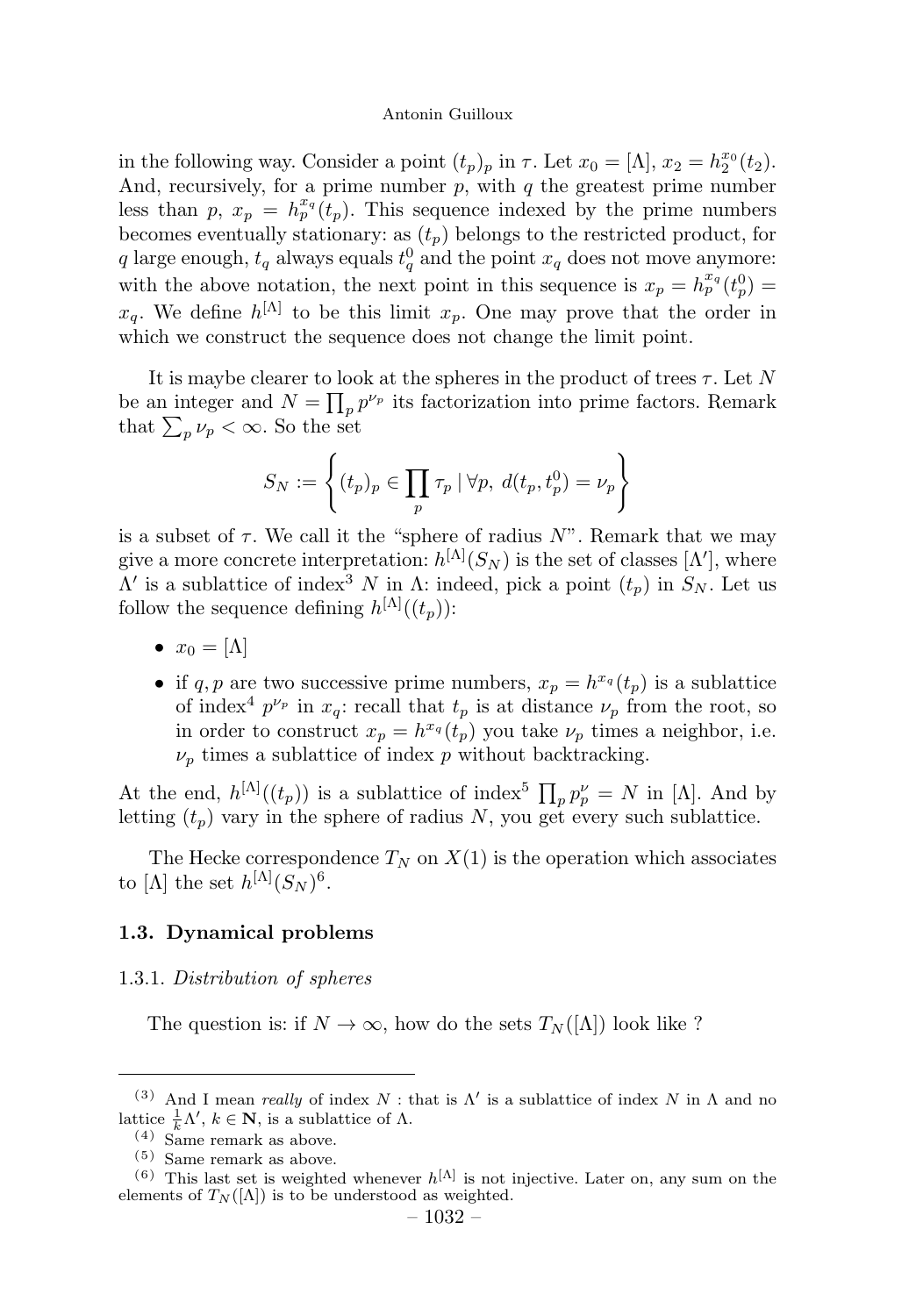This question has been answered in many ways and is known to be directly related to "Ramanujan conjecture" [28]. In the case explained above, it should be attributed to Linnik-Skubenko [19, 31].

THEOREM 1.3. — These sets equidistribute toward the hyperbolic area  $\mu$ on  $X(1)$ :

$$
\frac{1}{Card(S_N)}\sum_{t\in S_N}\text{Dirac}_{h^{[\Lambda]}(t)}\rightharpoonup\mu.
$$

In other terms, for any continuous and compactly supported function  $\varphi$ on  $X(1)$ , we have:

$$
\frac{1}{Card(S_N)}\sum_{t\in S_N}\varphi(h^{[\Lambda]}(t))\to \int_{X(1)}\varphi d\mu.
$$

This theorem has many generalizations (varying  $G$ ,  $\Gamma$  and  $H$ ) and also many proofs. The main proofs follow:

- harmonic analysis (cf. Sarnak  $[28]$ ),
- use of adelic mixing (cf. Clozel-Oh-Ullmo [4]...)
- use of Ratner theorem for unipotent flows (Eskin-Oh [11], Duke-Rudnick-Sarnak [5], Eskin-Mozes-Shah [10]...)

We will try to explain here the second approach.

# 1.3.2. Distribution of closed geodesics

Less fundamental in a number-theoretic point of view but still natural for geometers is the second question.This one takes place at the level of the unit tangent bundle  $PSL(2, \mathbf{Z})\PSL(2, \mathbf{R})$  of  $X(1)$ .

Suppose  $x \in \text{PSL}(2, \mathbf{Z}) \backslash \text{PSL}(2, \mathbf{R})$  induces a closed geodesic. We will see later on that any y in the image  $h^x(\tau)$  of the restricted product of trees  $\tau$ still induces a closed geodesic. So one may wonder: What can said be about these geodesics when y drift apart x in  $h^x(\tau)$ .

We will not go into this question, but with the present introduction the reader may study the paper of Aka-Shapira [1].

At this point, it is not clear how these objects and questions are related to the examples of the introduction: we see that  $PSL(2, Z)$  and  $PSL(2, R)$ keep appearing but who is  $H$ ? Which dynamical system is mixing? Understanding this requires the introduction of  $p$ -adic fields and adeles. We do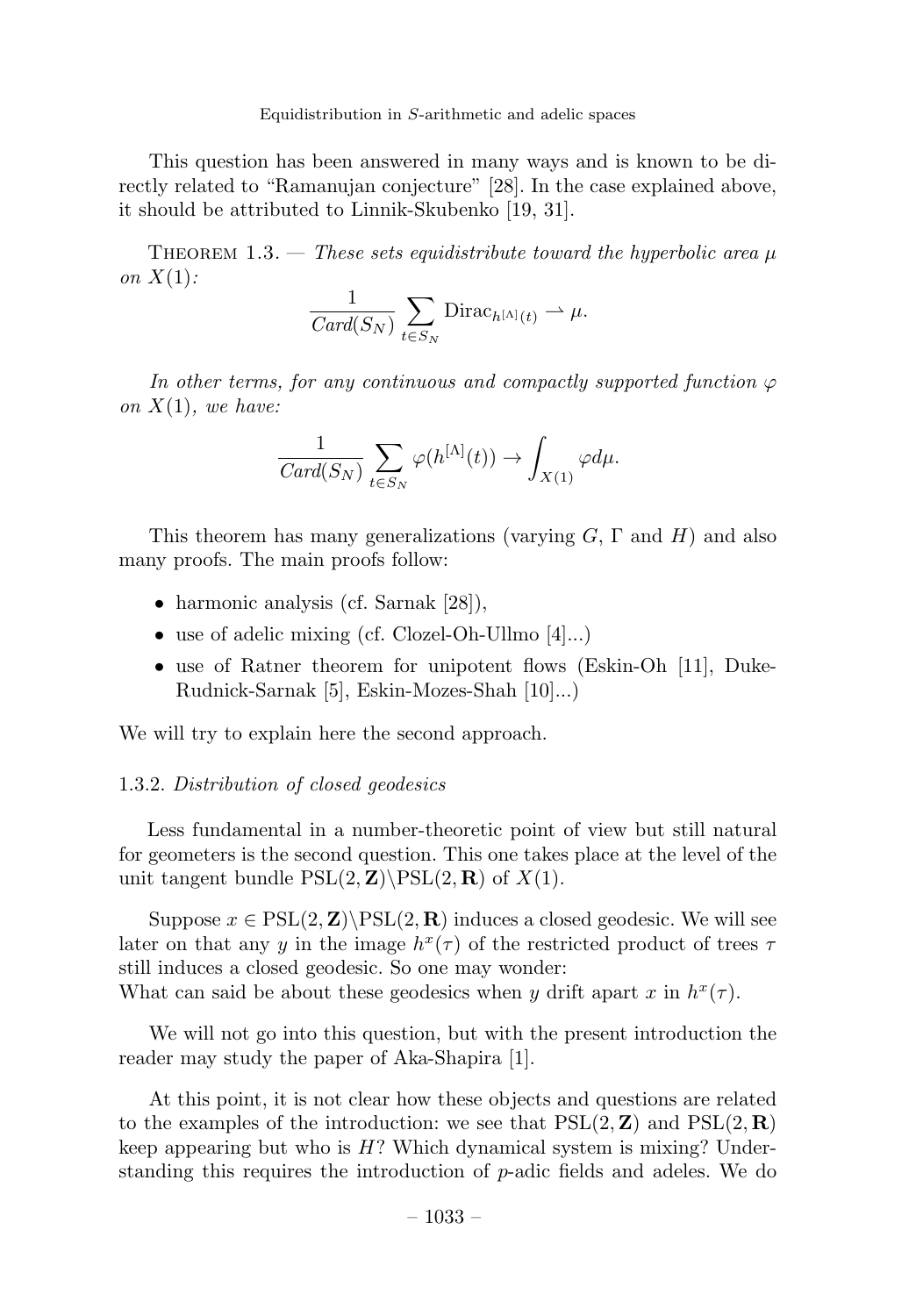this in the next section, trying to keep the most dynamical point of view on these notions. Once we are acquainted with those algebraic objects, both questions may naturally be reinterpreted as evolution of sets under some kind of geodesic flow.We will state a mixing property for it; it will lead us to the answer to the first question.

#### 2. p-adic and adelic groups

#### 2.1.  $p$ -adic fields

I will not develop here the theory of p-adic fields (see [29] for an introduction). We begin, of course, by fixing a prime number  $p$ .

Let us define the *p*-adic field  $\mathbf{Q}_p$ :

DEFINITION 2.1.  $-\mathbf{Q}_p$  is the completion of **Q** for the p-adic absolute value  $|\cdot|_p$ .

In this form, it may be abstract but it shows a fundamental feature of p-adic fields: they are counterparts of the real numbers  $\bf R$ . As  $\bf R$ , they are completion of Q for some absolute value.And Ostrowski's theorem states that the usual one and the  $|\cdot|_p$  for p prime are the only absolute values on **R**. So, in order to reflect in a proper way properties of  $Q$  – that is arithmetic – in complete fields, you have to consider at once **R** and all the  $\mathbf{Q}_p$ . That is why the adeles were introduced. But before going on, let us present  $p$ -adic fields in a more concrete way, in order to get a bit of intuition.

First of all, the  $p$ -adic absolute value on  $Q$  is so defined: for a rational number  $r \in \mathbf{Q}$ , write it in the form  $r = p^k \frac{a}{b}$ , with a and b coprime with p. Then:

$$
|r|_p = |p^k \frac{a}{b}|_p = p^{-k}.
$$

Note that if r is an integer, then  $|r|_p \leq 1$ : **Z** becomes bounded with this absolute value. Its completion  $\mathbf{Z}_p$  will then be compact. Let us define it before  $\mathbf{Q}_p$ : let

$$
\mathbf{Z}_p = \{(x_n)_{n \geq 0} \mid x_n \in \mathbf{Z}/p^n \mathbf{Z} \text{ and } x_{n+1} = x_n \text{ (mod } p^n)\}.
$$

We may define the absolute value  $|\cdot|_p$  in  $\mathbf{Z}_p$ :

$$
|(x_n)_n|_p = p^{-k},
$$

where k is the greatest integer such that  $x_j = 0$  for all  $j \leq k$ . For this absolute value, it is not hard to check that  $\mathbf{Z}_p$  is a complete and compact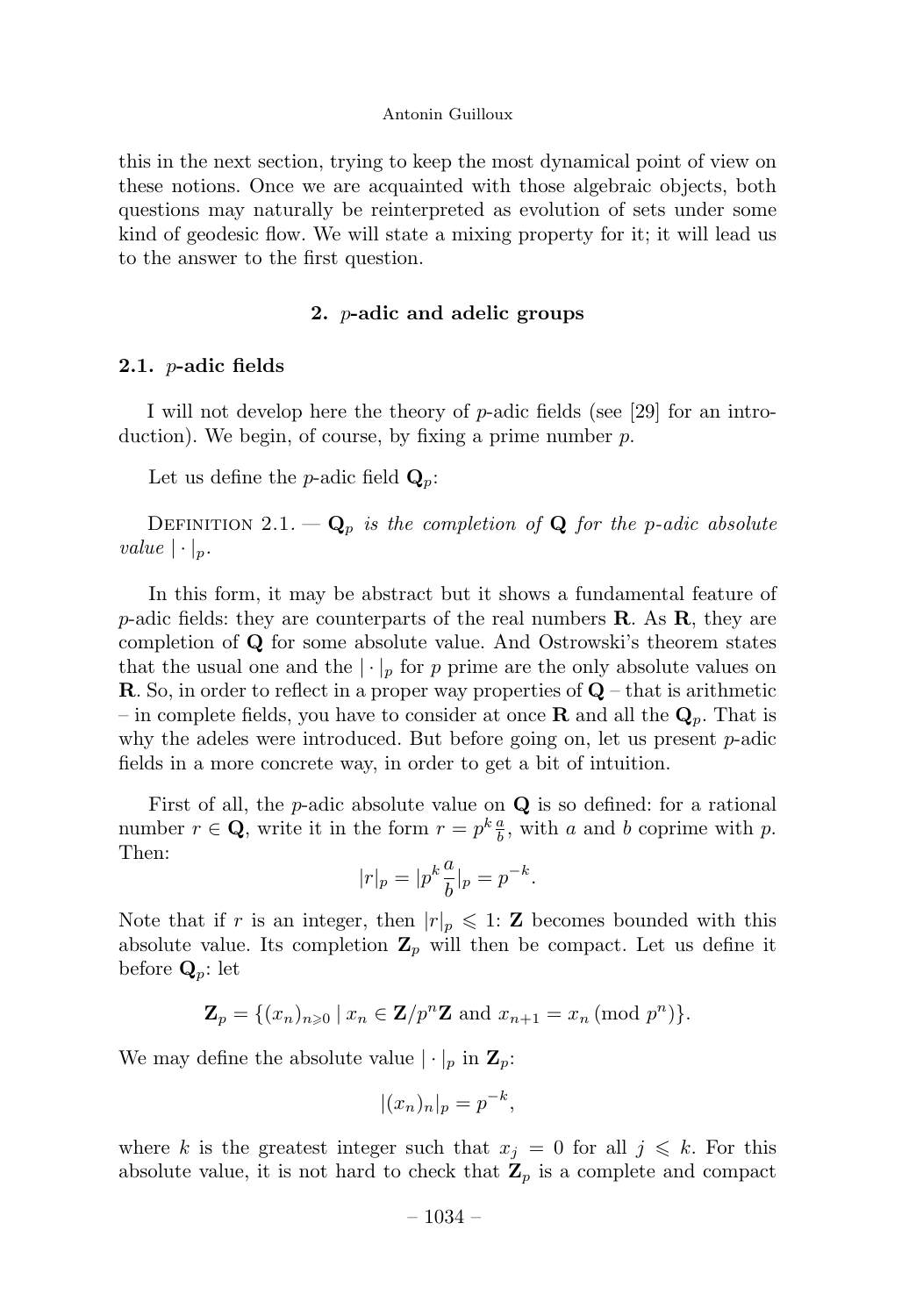set. We have a natural injection  $\begin{cases} \mathbf{Z} & \to & \mathbf{Z}_p \\ k & \mapsto & (k \pmod{p^n}) \end{cases}$  and one checks that this is an isometry and the image is dense. This prove that  $\mathbb{Z}_p$  is indeed the completion of **Z**. Topologically,  $\mathbf{Z}_p$  is a Cantor set.

As follows from the definition,  $\mathbf{Z}_p$  is a ring. Its fraction will be a complete field in which Q embeds isometrically for the absolute value  $|\cdot|_p$  with dense image. Hence this fraction field is the completion  $\mathbf{Q}_p$ . One can also write:

$$
\mathbf{Q}_p = \bigcup_{n \geqslant 0} p^{-n} \mathbf{Z}_p.
$$

With this last presentation, one sees that  $\mathbf{Z}_p \cap \mathbf{Z}[\frac{1}{p}] = \mathbf{Z}$ . Let us insist on the fact that, from the p-adic point of view,  $p^{-n}$  is bigger and bigger as n grows.

*Remark 2.2.* – For simplicity of notation, we will sometimes denotes **R** by  $\mathbf{Q}_{\infty}$  and its usual absolute value by  $|\cdot|_{\infty}$ .

We will denote by  $V$  the set of "places" of  $Q$ , i.e. of different completions. We will write

$$
\mathcal{V} = \{\infty\} \cup \{\text{prime numbers } p\}.
$$

Given the convention in the above remark and Ostrowski's theorem, the  $\mathbf{Q}_{\nu}$ 's for  $\nu \in \mathcal{V}$  are the only completions of **Q**. There is a very elegant and simple formula that relates these different completions, called the product formula:

For any 
$$
x \in \mathbf{Q} \setminus \{0\}
$$
 we have  $\prod_{\nu \in \mathcal{V}} |x|_{\nu} = 1$ .

# 2.2. S-arithmetic rings and solenoids

Let us take a finite subset S containing  $\infty$ . We define:

$$
\mathbf{Q}_S := \prod_{\nu \in S} \mathbf{Q}_{\nu} \text{ and } \mathbf{Z}_S = \mathbf{Z} \left[ \{ \frac{1}{p}, p \in S \setminus \{ \infty \} \} \right].
$$

We have the diagonal injection of Q in these  $\mathbf{Q}_S$ . As  $\mathbf{Z}_S \subset \mathbf{Q}$ , it naturally embeds in  $\mathbf{Q}_S$  (and even any  $\mathbf{Q}_{S'}$  for any other S' regardless to the relation between  $S$  and  $S'$ ). Those objects, called  $S$ -arithmetic, allow to keep track of properties of rational numbers regarding the powers of the prime numbers  $p \in S$  appearing. For example  $\mathbf{Q}_S$ ,  $S = \{\infty, 2, 3\}$  is the right place to study the rational solutions to an equation with denominator highly divisible by 2 or 3.The following theorem holds: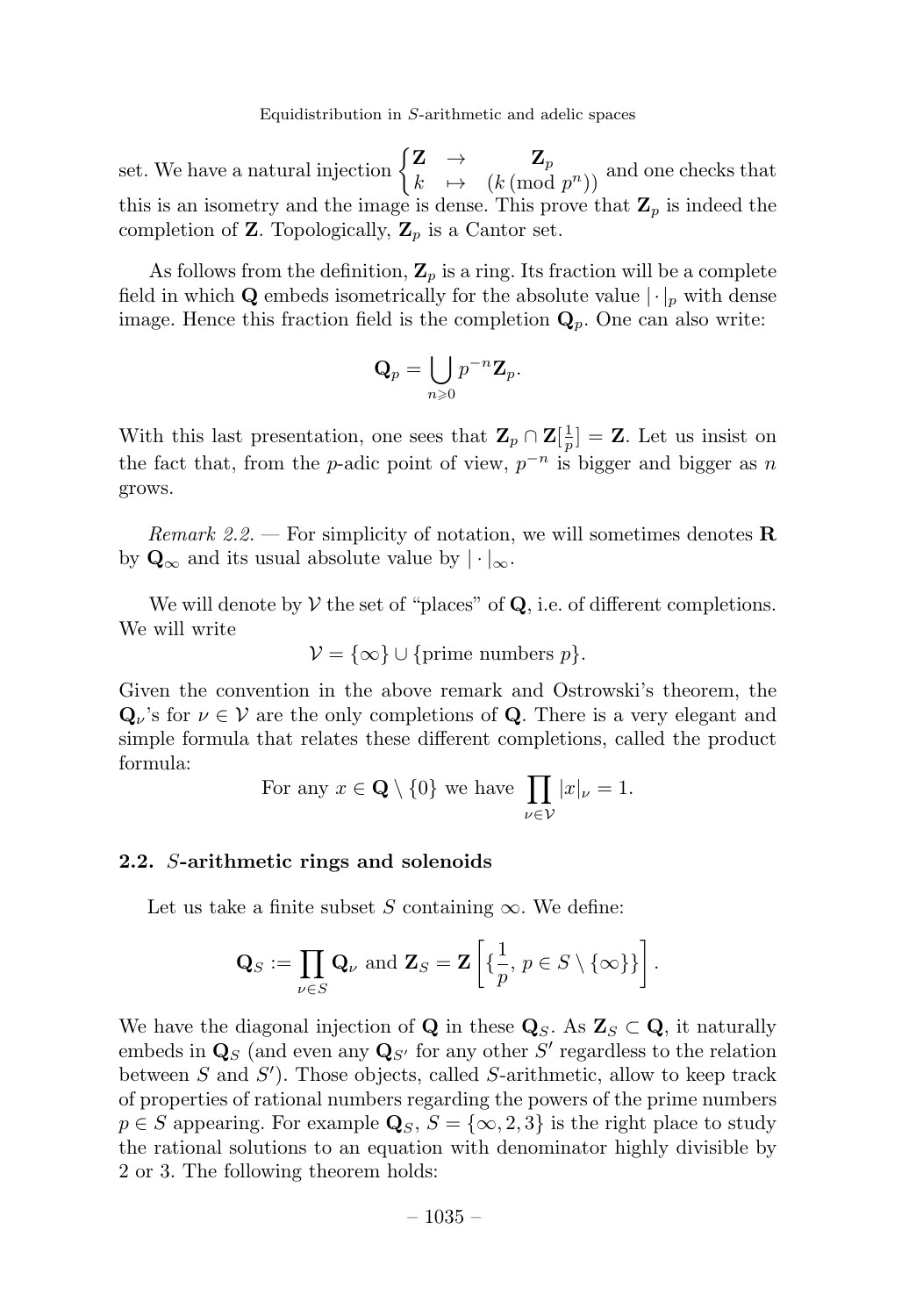THEOREM  $2.3.$   $-$ 

- $\mathbf{Q}_S$  is a locally compact ring,
- $\mathbf{Z}_S \subset \mathbf{Q}_S$  is a discrete cocompact subgroup. A fundamental domain is  $[0;1[\times \prod_{p\in S\setminus\{\infty\}} \mathbf{Z}_p]$ .
- If S is a proper subset of a finite subset  $S' \in \mathcal{V}$ ,  $\mathbf{Z}_{S'}$  is dense in  $\mathbf{Z}_S$ .

Let us take some time to describe a dynamical system attached to this object, which will be a solenoid in the dynamical sense: a fibration over a circle by a Cantor set, whose monodromy has dense orbits in any fiber.For this description we take  $S = \{\infty, p\}$ , but it works the same with different choices. Recall that with the above definition,  $\mathbf{Z} \left[ \frac{1}{p} \right]$ is embedded in  $\mathbf{R} \times \mathbf{Q}_p$ diagonally.Consider the space

$$
Y = \mathbf{Z} \left[ \frac{1}{p} \right] \setminus (\mathbf{R} \times \mathbf{Q}_p).
$$

We want to define a projection  $\Pi : Y \to \mathbf{Z} \backslash \mathbf{R}$  from Y to the circle. The following lemma is the key point:

LEMMA 2.4. — Consider a point  $(x_{\infty}, x_p) \in \mathbf{R} \times \mathbf{Q}_p$ . Then there exists  $z \in \mathbf{Z} \left[ \frac{1}{p} \right]$  such that  $\sqrt{ }$  $z' \in \mathbf{Z}$  $\lceil 1 \rceil$ 1  $| z' + x_p \in \mathbf{Z}_p$  $\mathcal{L}$  $=z + \mathbf{Z}$ .

p

*Proof.* – The last point in previous theorem implies that  $\mathbf{Z} \left[ \frac{1}{p} \right]$  is dense in  $\mathbf{Q}_p$ . So there is some z such that  $z + x_p$  lies in the open subset  $\mathbf{Z}_p$ . Moreover, if some z' also verifies  $z' + x_p \in \mathbb{Z}_p$ , then we have  $(\mathbb{Z}_p$  is a ring):

$$
z - z' = (z + x_p) - (z' + x_p) \in \mathbf{Z} \left[ \frac{1}{p} \right] \cap \mathbf{Z}_p = \mathbf{Z}.
$$

 $\Box$ 

We may define the image under  $\Pi$  of  $\mathbf{Z} \left[ \frac{1}{p} \right]$  $+ (x_{\infty}, x_p)$ : it is the class  $\mathbf{Z} + (x_{\infty} + z)$  for any z given by the lemma. We may check that  $\Pi$  is a fibration over the cercle, with fibers isomorphic to  $\mathbf{Z}_p$ .

There is a natural flow on Y: lift to Y the flow  $x \rightarrow x + t$  on the circle. Let us describe it precisely. Choose a point  $p = \mathbf{Z} \left[ \frac{1}{p} \right]$  $+ (x_{\infty}, x_p)$  in Y,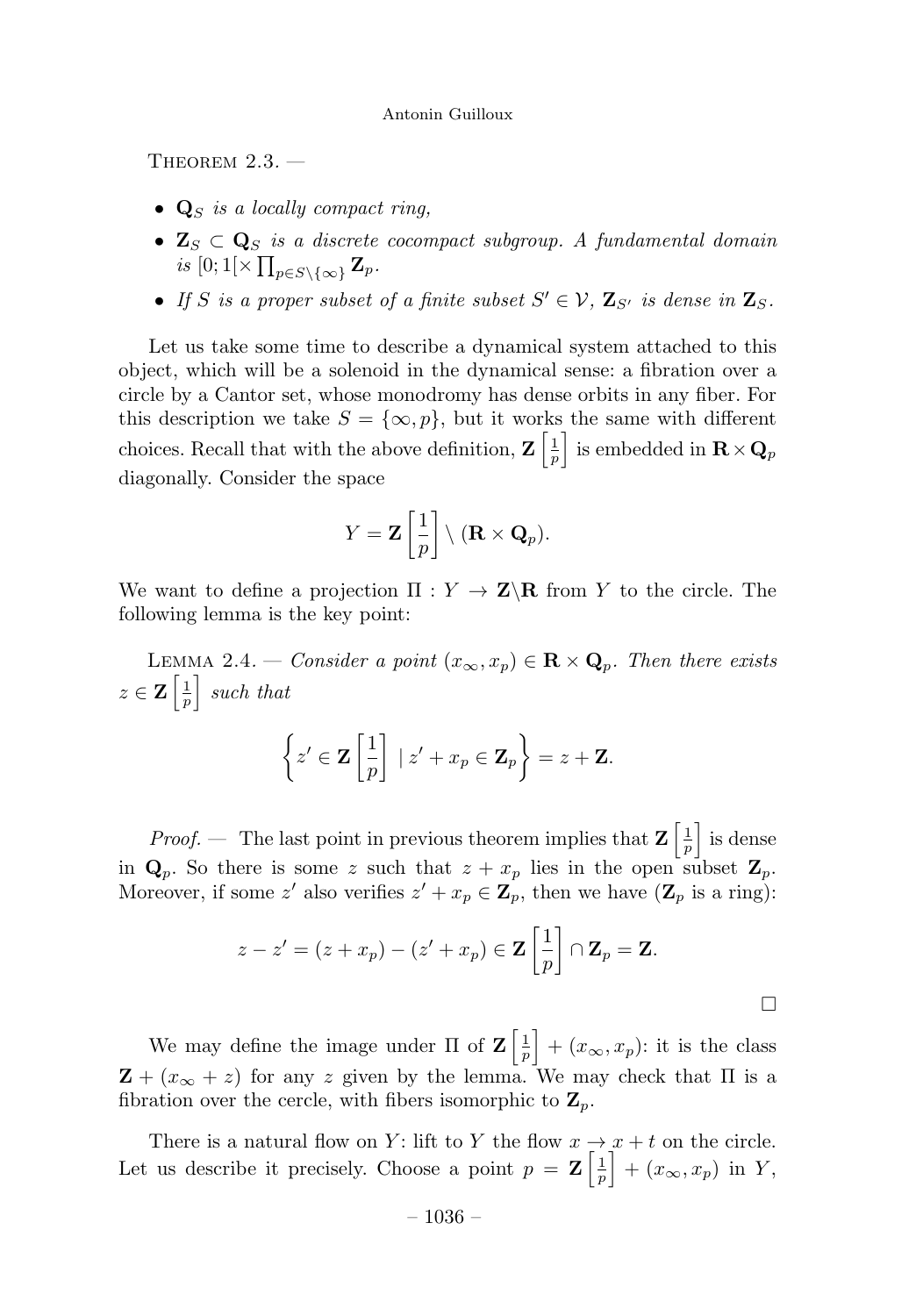and for sake of simplicity, suppose we have chosen (with the lemma above)  $x_p \in \mathbf{Z}_p$ . So  $\Pi(p) = \mathbf{Z} + x_{\infty}$ . Then for all  $t \in \mathbf{R}$  define

$$
p_t := \mathbf{Z} \left[ \frac{1}{p} \right] + (x_{\infty} + t, x_p).
$$

Remark the projection  $\Pi(p_t)$  is  $\mathbf{Z} + (x_\infty + t)$ . Moreover, using the action of **Z**, we may write  $({t}$  and  $[t]$  are the fractional and integral parts of t):

$$
p_t = \mathbf{Z} \left[ \frac{1}{p} \right] + (x_{\infty} + \{t\}, x_p - \lfloor t \rfloor).
$$



Figure 2. - A solenoid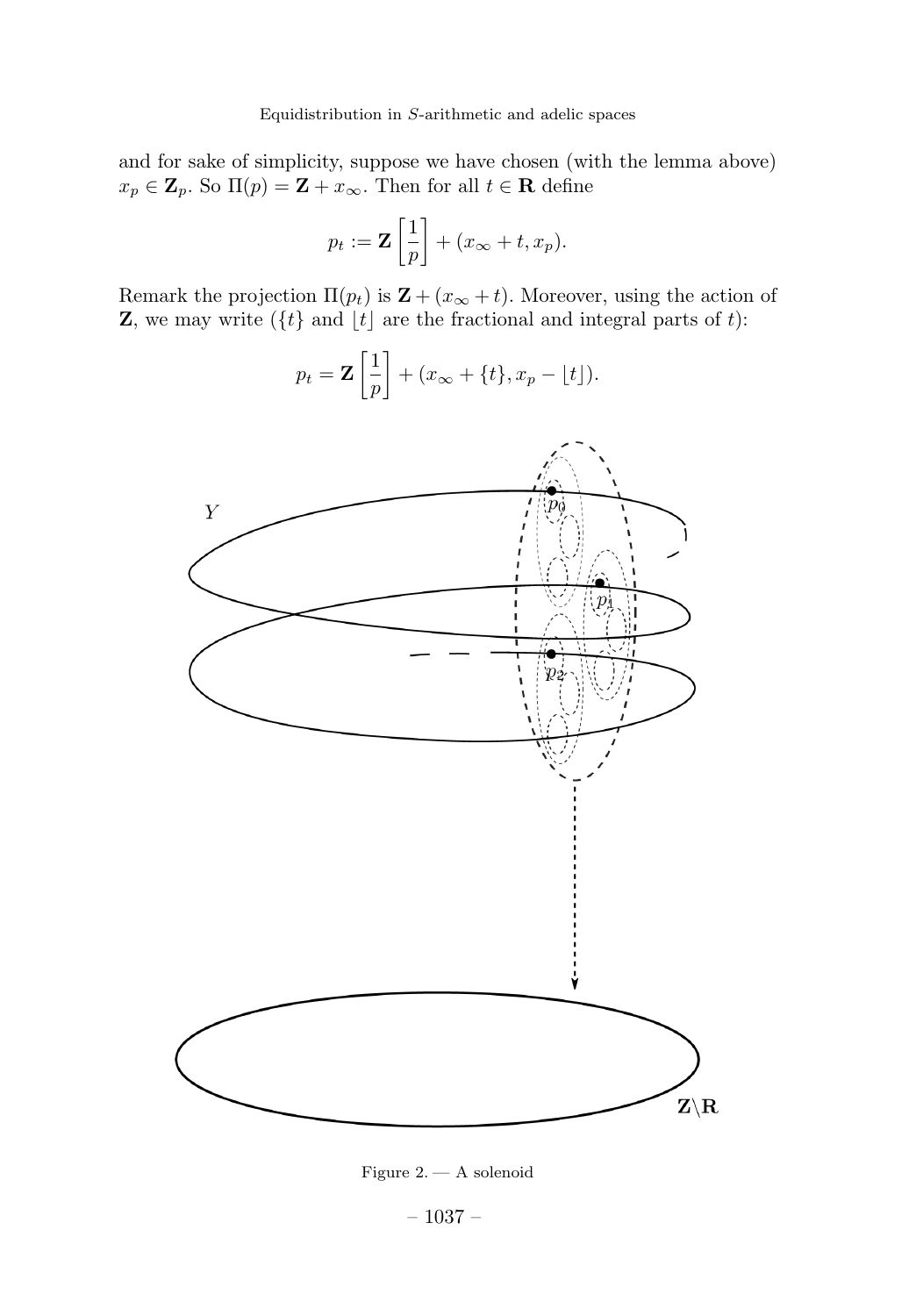So we return in the fiber of  $p$  at each integer time, but we move in this fiber. This motion is the monodromy of the fibration and is given by:

$$
p_n = \mathbf{Z} \left[ \frac{1}{p} \right] + (x_{\infty}, x_p - n).
$$

As **Z** is dense in  $\mathbf{Z}_p$ , the orbit  $p_n$  is dense in the fiber of p.

All this may be summarized in a double quotient:

$$
\mathbf{Z}\left[\frac{1}{p}\right]\backslash\mathbf{R}\times\mathbf{Q}_p/\mathbf{Z}_p=\mathbf{Z}\backslash\mathbf{R}.
$$

By varying the compact  $\mathbf{Z}_p$ , one may vary the circle. For example, if we had taken  $p\mathbf{Z}_p$  instead, we would have got  $p\mathbf{Z}\backslash\mathbf{R}$ .

# 2.3. Adeles

Until now, we were only able to consider a finite number of prime numbers.This is not natural or very interesting from an arithmetical point of view.One would like to consider all primes at once.But considering the mere product of all the  $\mathbf{Q}_{\nu}$ 's is not a good solution: as  $\mathbf{Z}_{S}$  was a discrete cocompact subgroup of  $\mathbf{Q}_S$ , we would like  $\mathbf{Q}$  to be a discrete cocompact subgroup of the ring constructed. However the product would give a non locally compact ring.

So, as for the trees, we will do a restricted product: considering the diagonal embedding of **Q** in  $\prod_{\nu} \mathbf{Q}_{\nu}$ , we may remark that the image of any rational number is always in  $\mathbb{Z}_p$  for p large enough (any p not appearing in the prime factorization of the denominator of the rational number). So we will restrict the product to such elements: their components should eventually be in  $\mathbf{Z}_p$ . This is how the adeles **A** are defined:

$$
\mathbf{A} := \left\{ (x_{\nu}) \in \prod_{\nu \in \mathcal{V}} \mathbf{Q}_{\nu} \mid \text{all but finitely many } x_{\nu} \text{ belong to } \mathbf{Z}_{\nu} \right\}.
$$

The topology on  $\bf{A}$  is generated by open sets of the form:

$$
\prod_{\nu \in S} O_{\nu} \times \prod_{\nu \notin S} \mathbf{Z}_{\nu},
$$

where  $S \subset V$  is finite, and each  $O_{\nu}$  is an open subset of  $\mathbf{Q}_{\nu}$ .

With this definition, we may extend the theorem given in the S-arithmetic case: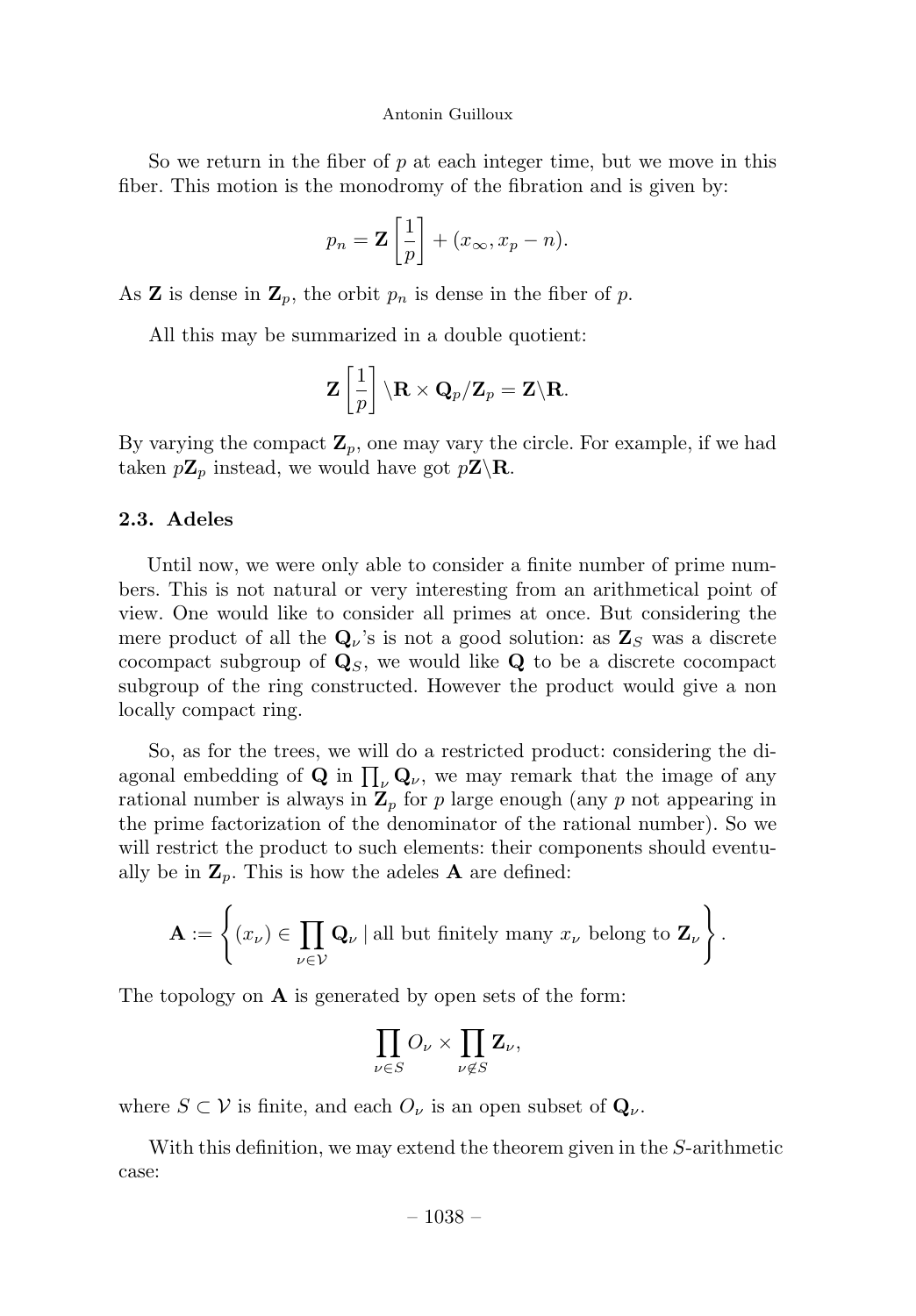THEOREM  $2.5.$   $-$ 

- A is a locally compact ring,
- $Q \subset A$  is a discrete cocompact subgroup. A fundamental domain is

$$
[0;1[\times \prod_{p\in \mathcal{V}\backslash \{\infty \}} \mathbf{Z}_p.
$$

• For every prime number p, **Q** is dense in  $\mathbf{A}_{(p)} = \mathbf{Q}_p \backslash \mathbf{A}$ .

A crucial consequence of the first point is that A has a Haar measure.It is defined (up to normalizations) as the product of Lebesgue measure and the Haar measures of the  $\mathbf{Q}_p$ .

It will be helpful to understand what does "going to  $\infty$ " mean for a sequence in  $A$ . Formally, it means that we are leaving any compact set. But let us have a look at two sequences which go to  $\infty$  in a very different way:

- Going to  $\infty$  "vertically": for example the sequence  $u_k = 2^{-k}$ . Here we see that a projection on  $\mathbf{Q}_2$  is going to  $\infty$ .
- Going to  $\infty$  "horizontally": for example the sequence  $(v_k)_{k\geq 0}$  where  $v_k$  is the k-th prime number. Then, for all prime p, as soon as  $v_k > p$ , the projection of  $v_k$  to  $\mathbf{Q}_p$  is inside  $\mathbf{Z}_p$ . But this sequence is going to  $\infty$  because the greatest prime number q for which it does not project inside  $\mathbf{Z}_q$  goes to  $\infty$  with k.

Now the simple sequence  $v_k = \frac{1}{k}$  presents a mixed behavior: it sure goes to  $\infty$ , but sometimes (at big powers of a fixed prime number p) in the vertical direction:  $\frac{1}{p^n}$  is big in  $\mathbf{Q}_p$ , but in  $\mathbf{Z}_q$  for  $q \neq p$ ; and sometimes (when  $k = q$ is a prime number) in the horizontal direction :  $\frac{1}{q}$  is not so big in  $\mathbf{Q}_q$ , but as  $q = k$  goes to  $\infty$ , it becomes big in **A**. From now on, we will use the notation  $x \to \infty$  to denote the property "x leaves any compact set".

It is also worth noting that these construction extends without difficulty to the case of number fields instead of Q.

### 2.4. Groups

Having constructed several ring, we may consider the groups of points of an algebraic groups over them.I do not want to go into any formal definition of algebraic groups here.See [26] for a reference on algebraic groups and their S-arithmetic or adelic points. For us it will be a subgroup of  $GL(n)$ defined by actual equations with coefficients in  $\mathbf{Z}$ ; and also  $PGL(2)$ , even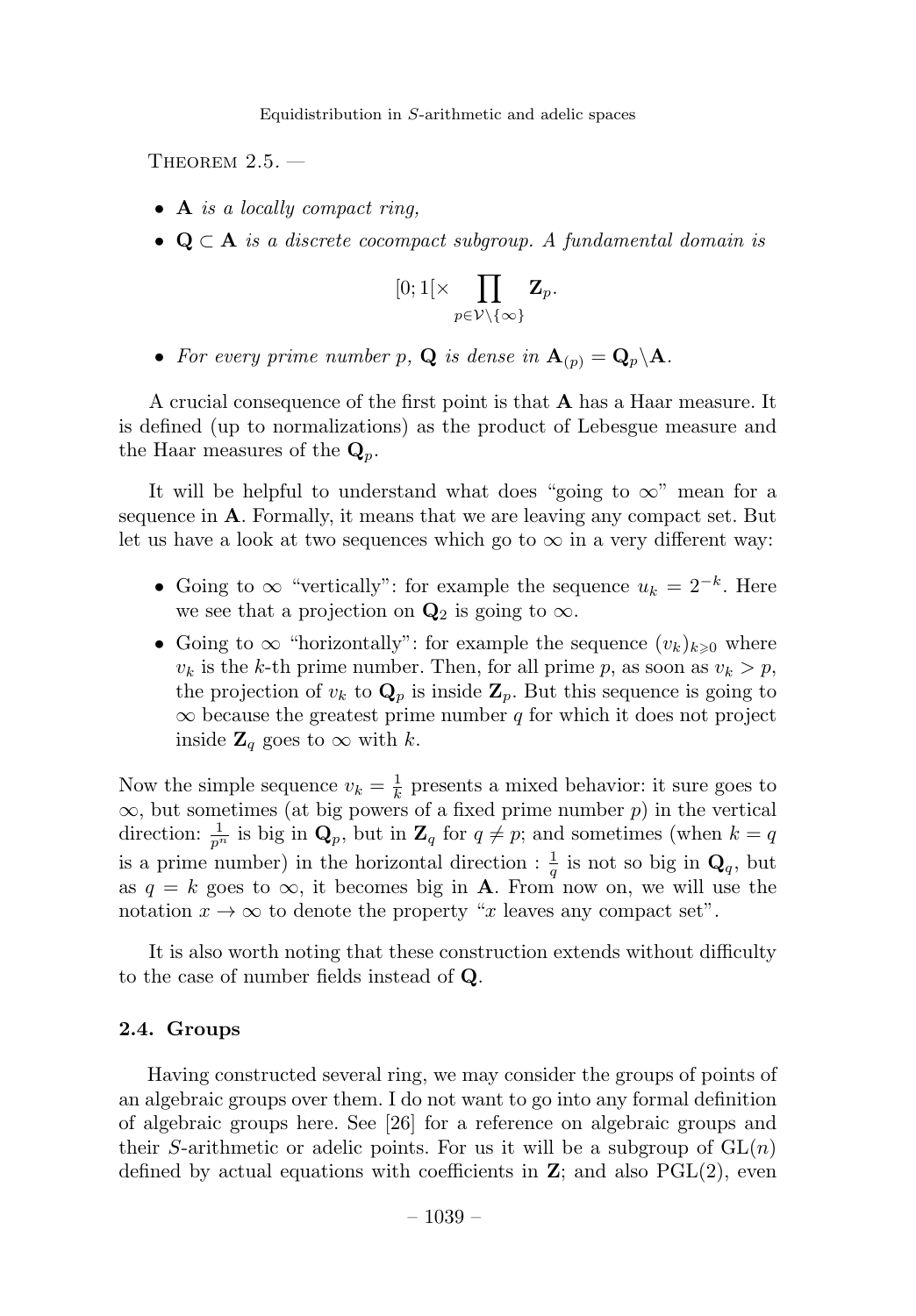if it does not belong to the previous class.Other examples are the classical groups  $SL(2)$ ,  $SO(2)$ ...

Given such a group G, we will denote by  $G_{\mathbf{Z}}$ ,  $G_{\mathbf{Q}}$  ... (more generally  $G_R$ for a ring R) the set of elements of  $GL(n, \mathbb{Z})$ ,  $GL(n, \mathbb{Q})$ ,  $GL(n, R)$  verifying the equations.All our rings are topological and locally compact; that imply in turn that  $G_R$  is topological and locally compact. We will be interested in the relationship between  $G_{\mathbf{Z}}$  and  $G_{\mathbf{R}}$ ,  $G_{\mathbf{Z}_{S}}$  and  $G_{\mathbf{Q}_{S}}$  (S finite) and  $G_{\mathbf{Q}}$ and  $G_{\bf A}$ . We have the following theorem, due to Borel and Harish-Chandra. Recall first that a *lattice* in a locally compact is a discrete subgroup such that the quotient has finite volume for the Haar measure.It is cocompact if the quotient is compact.

THEOREM 2.6 (Borel and Harish-Chandra). — Fix any finite subset  $S \subset$  $V$  containing  $\infty$ . We have equivalence between the statements:

- 1.  $G_{\mathbf{Z}}$  is a lattice  $G_{\mathbf{R}}$  (resp. cocompact),
- 2.  $G_{\mathbf{Z}_S}$  is a lattice  $G_{\mathbf{Q}_S}$  (resp. cocompact),
- 3.  $G_Q$  is a lattice  $G_A$  (resp. cocompact).

Let us mention that the theorem gives a criterion for both case, and that if G is a semisimple group, then  $G_{\mathbf{Q}}$  is a lattice in  $G_{\mathbf{A}}$ . Our main interest will be in the group  $PGL(2)$  which is indeed semisimple. So the three statements are true (but the lattices are not cocompact, as seen for  $\mathrm{PGL}(2,\mathbf{Z})\subset \mathrm{PGL}(2,\mathbf{R}).$ 

Moreover, when  $G_{\mathbf{Z}}$  is a lattice in  $G_{\mathbf{R}}$ , one may understand the double quotients:

$$
G_{\mathbf{Z}}\backslash G_{\mathbf{R}}\simeq G_{\mathbf{Z}\left[\frac{1}{p}\right]}\backslash G_{\mathbf{R}}\times G_{\mathbf{Q}_p}/G_{\mathbf{Z}_p}\simeq G_{\mathbf{Q}}\backslash G_{\mathbf{A}}/\prod_p G_{\mathbf{Z}_p}.
$$

In this form, we may describe  $G_{\mathbf{Q}}\backslash G_{\mathbf{A}}$  as a solenoid over the base  $G_{\mathbf{Z}}\backslash G_{\mathbf{R}}$ (i.e. a fibration over  $G_{\mathbf{Z}}\backslash G_{\mathbf{R}}$  with fiber Cantor sets and a dense monodromy of  $G_{\mathbf{Z}}$ ).

#### 2.5. Adelic interpretation of Hecke trees

Here we link the previous section with the technology we have just briefly presented: we interpret moving in the Hecke trees as a generalization of the geodesic flow, i.e. as the action of a diagonal matrix of  $PGL(2, A)$ . The first step is to see that, in some sense, the tree  $\tau_p$  is an analogue to the hyperbolic disc: it identifies with the quotient of  $PGL(2, \mathbf{Q}_p)$  by the maximal compact subgroup  $PGL(2, \mathbb{Z}_p)$ .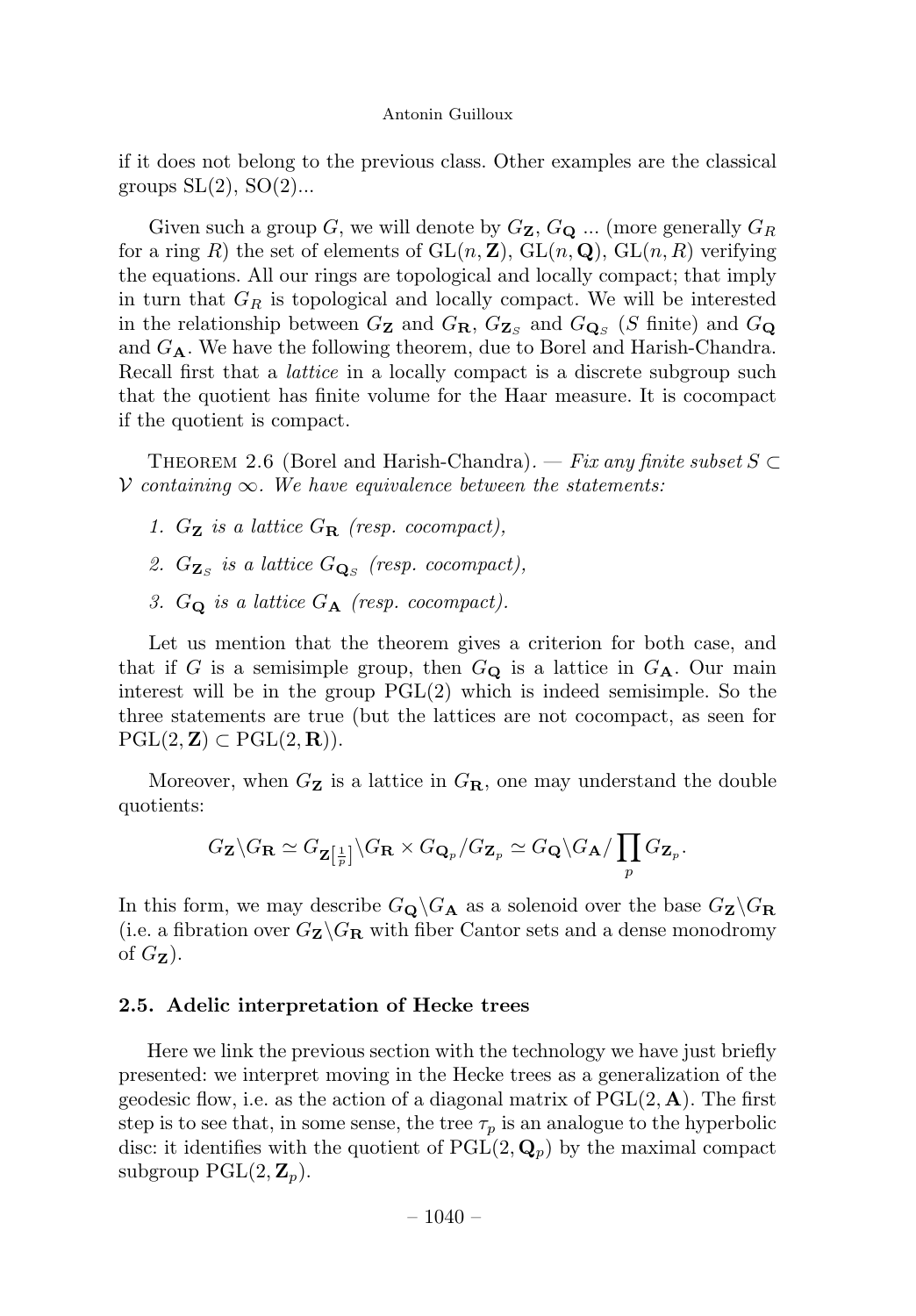PROPOSITION 2.7. — The quotient  $PGL(2, \mathbf{Q}_p)/PGL(2, \mathbf{Z}_p)$  has a natural structure of a  $(p+1)$ -complete tree.

We refer to Serre [30] for a comprehensive presentation of these trees. We will just give a very sketchy idea of the proof. The main idea is that it is very much similar to the construction of the Hecke tree.

First of all,  $PGL(2, \mathbb{Z}_n)$  is open and closed in  $PGL(2, \mathbb{Q}_n)$ . So the quotient is a discrete set. Moreover,  $PGL(2, \mathbb{Z}_p)$  is the stabilizer of (the homothety class of) the "maximal order"  $\mathbf{Z}_p^2$  of  $\mathbf{Q}_p^2$  (a maximal order is a free  $\mathbf{Z}_p$ module of rank 2). If  $[\Lambda]$  and  $[\Lambda']$  are two such orders, we say that they are "neighbors" if (up to the choice of suitable representatives), we have:

$$
p\Lambda\subset\Lambda'\subset\Lambda,
$$

with each inclusion being of index p.

As for the Hecke tree, once fixed  $\Lambda$ , such a  $\Lambda'$  is determined by the choice of a line in

$$
p\Lambda\backslash\Lambda\simeq (p\mathbf{Z}\backslash\mathbf{Z})^2.
$$

So  $[\Lambda]$  has  $p + 1$  neighbors. The relation is symmetric and has no cycle, giving to the quotient the structure of a tree.

One may say that  $PGL(2, \mathbf{Q}_p)$  is the unitary tangent bundle to this tree in the sense that each element of  $PGL(2, \mathbf{Q}_p)$  corresponds bijectively to an oriented marked geodesic: let  $g = (v_1, v_2)$  be an element of  $GL(2, \mathbf{Q}_p)$  $(v_1$  and  $v_2$  are two non-colinear elements of  $\mathbf{Q}_p^2$ ). Then to g is naturally associated the order  $\mathbf{Z}_p v_1 + \mathbf{Z}_p v_2$ , that is a point of the tree. Moreover, one attach to g the following geodesic:

$$
\{[\mathbf{Z}_p p^n v_1 + \mathbf{Z}_p v_2], n \in \mathbf{Z}\}\,.
$$

This geodesic is marked at  $[\mathbf{Z}_p v_1+\mathbf{Z}_p v_2]$  and oriented "toward  $v_2$ ": as  $n \to \infty$ the first component becomes more and more negligible and asymptotically vanishes.

The geodesic flow is given by going one-step forward in this geodesic. From the previous description of the geodesic, it appears that this flow is given by the right action of the diagonal matrix

$$
h_p := \begin{pmatrix} p & 0 \\ 0 & 1 \end{pmatrix}.
$$

And the sphere of radius n around some point  $g\mathrm{PGL}(2, \mathbb{Z}_p)$  is the subset<sup>7</sup>:

 $g\mathrm{PGL}(2,\mathbf{Z}_p)h_p^n\mathrm{PGL}(2,\mathbf{Z}_p)$  of  $\mathrm{PGL}(2,\mathbf{Q}_p)/\mathrm{PGL}(2,\mathbf{Z}_p).$ 

<sup>(7)</sup> Compare with the alternative point of view on the Hecke correspondence at the end of subsection 1.1.  $-1041 -$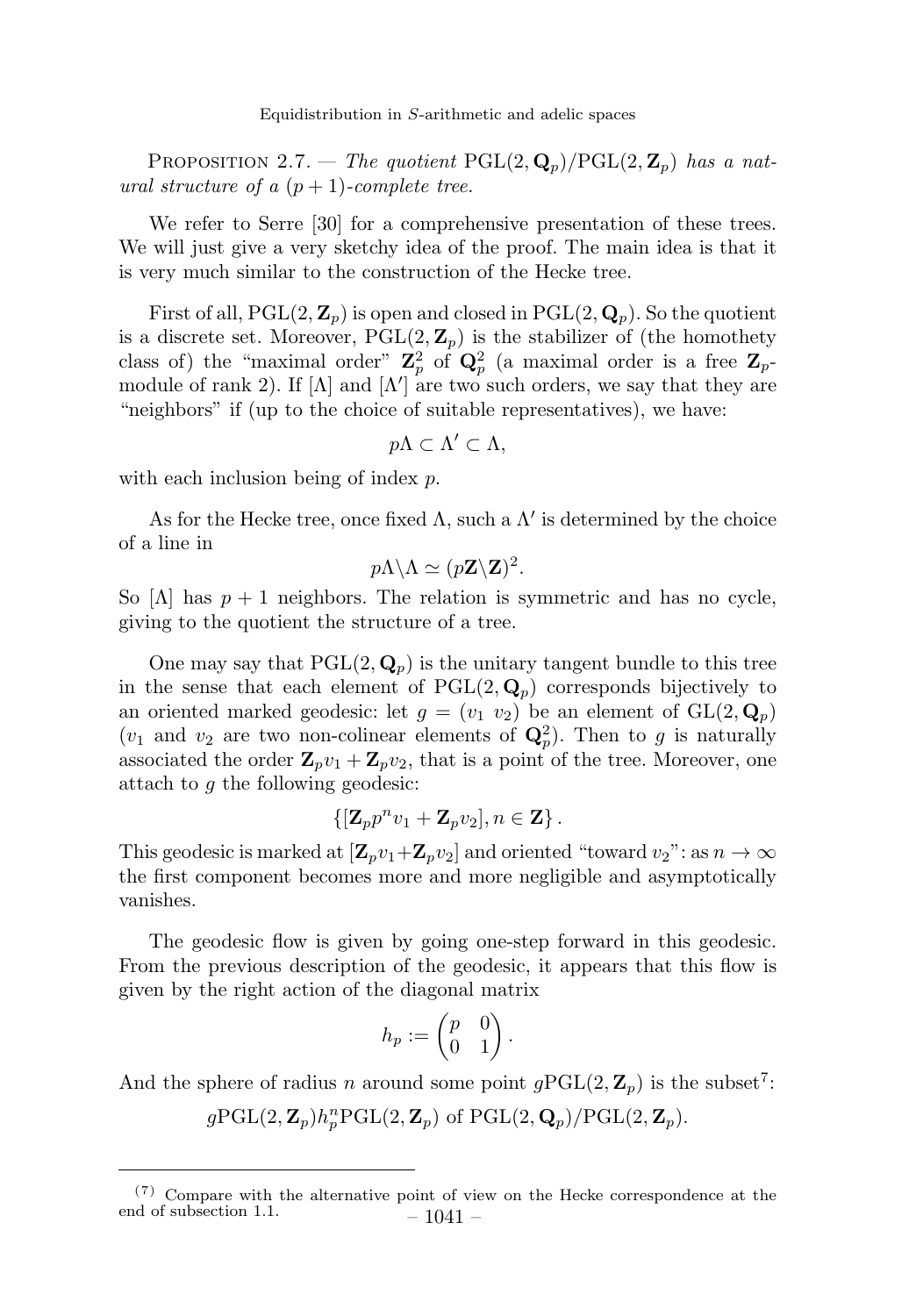The similarity between the two constructions of the tree is not fortuitous. Indeed, the Hecke tree really is the projection of the tree of  $PGL(2, \mathbf{Q}_p)$ through the double quotient of previous section.Let us describe this projection. From now on we fix an identification of  $\tau_p$  with PGL(2,  $\mathbf{Q}_p$ )/PGL(2,  $\mathbf{Z}_p$ ) sending the root of  $\tau_p$  to the class of Id.

Choose a point  $x = PGL(2, Z)g$  in the unit tangent bundle  $PGL(2, Z)\setminus$ PGL(2, **R**) to X(1). Then we may identify  $\tau_p$  with  $\{g\} \times \text{PGL}(2, \mathbf{Q}_p)$  $PGL(2, \mathbb{Z}_p)$ ; and thus consider it as a subset of  $PGL(2, \mathbb{R}) \times PGL(2, \mathbb{Q}_p)$ /  $PGL(2, \mathbb{Z}_p)$ . The map  $h_p^x$ :  $\tau_p \to \text{PGL}(2, \mathbb{Z})\backslash \text{PGL}(2, \mathbb{R})$  is given by the following diagram:

$$
\tau_p \leftrightarrow \text{PGL}(2, \mathbf{R}) \times \text{PGL}(2, \mathbf{Q}_p)/\text{PGL}(2, \mathbf{Z}_p)
$$
  
\n
$$
\downarrow
$$
  
\n
$$
\text{PGL}(2, \mathbf{Z} \left[ \frac{1}{p} \right]) \setminus \text{PGL}(2, \mathbf{R}) \times \text{PGL}(2, \mathbf{Q}_p)/\text{PGL}(2, \mathbf{Z}_p)
$$

The last space is, as stated in the previous subsection, identified with the unit tangent bundle  $PGL(2, Z)\PGL(2, R)$ .

Remark 2.8. – The image of  $\tau_p$  under  $h_p^x$  does not depend on the choice of the representative  $g$ . But two different choices leads to two different maps  $h_p^x$  differing by an automorphism of  $\tau_p$  at the source.

Until now, we have looked at only one prime number  $p$ . One can perform the same analysis as above in the adelic group  $PGL(2, A)$ , in order to get a description of the image of the spheres in  $X(1)$ . Let  $x = \text{PGL}(2, \mathbb{Z})g\text{SO}(2)$  be a point in  $X(1)$ , let N be an integer and define the element  $h_N \in \text{PGL}(2, \mathbf{A})$ whose component in PGL(2, **R**) is Id and  $\begin{pmatrix} N & 0 \\ 0 & 1 \end{pmatrix}$  in each PGL(2, **Q**<sub>p</sub>). Then we have

LEMMA 2.9. — The sphere  $h^x(S_N)$  of radius an integer N with center a point  $x = PGL(2, Z)gSO(2)$  in  $X(1)$  is the image of the set:

$$
\left(g\mathrm{SO}(2)\times\prod_p\mathrm{PGL}(2,\mathbf{Z}_p)\right)h_N\prod_p\mathrm{PGL}(2,\mathbf{Z}_p)
$$

in  $X(1)$  via the identification

$$
X(1) = PGL(2, \mathbf{Z}) \backslash PGL(2, \mathbf{R}) / SO(2)
$$
  
= PGL(2, \mathbf{Q}) \backslash PGL(2, \mathbf{A}) / \left( SO(2) \times \prod\_p PGL(2, \mathbf{Z}\_p) \right).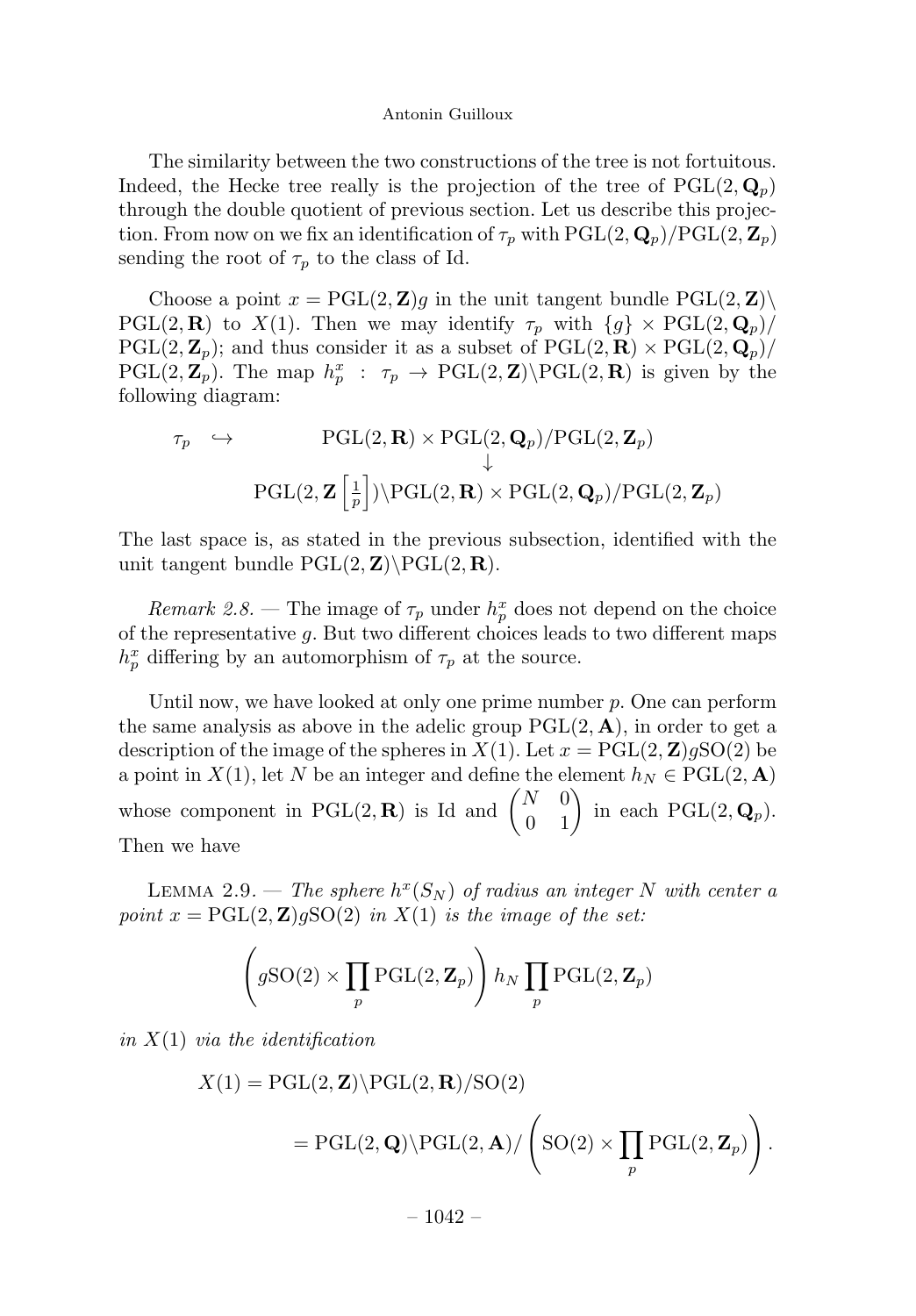#### 3. Adelic mixing and Equidistribution of Hecke spheres

The previous section explained a technology to reinterpret the dynamical problems related to Hecke trees.In this section, we explain the strategy to deduce the answer to the first question: equidistribution of Hecke spheres, see subsection 1.3. This strategy builds over a very deep result, namely adelic mixing, that I will present.I will try to convince the reader that, once accepted this result, the equidistribution of Hecke spheres is rather "easy". Of course, almost everything is hidden in the adelic mixing property.But I hope that the reader more or less used to the usual mixing of the geodesic flow will admit this mixing property without too much difficulties.And this presentation might convince this reader that ideas coming out from dynamical considerations, once properly reinterpreted, leads to nice and natural arithmetic considerations.

#### 3.1. Adelic mixing

Let us recall the setting of subsection 1.3. We take a point  $x = \Lambda$  in  $X(1)$  and write it as  $PGL(2, \mathbb{Z})gSO(2)$ . Stated in another way,  $PGL(2, \mathbb{Z})g$ is a point in the unitary tangent bundle projecting to x. We can lift  $x$ one more step upward, that is inside  $PGL(2, \mathbf{Q})\$  $PGL(2, \mathbf{A})$ : x is then the projection of the set

$$
\left(g\mathrm{SO}(2)\times\prod_p\mathrm{PGL}(2,\mathbf{Z}_p)\right)
$$

in the double quotient

$$
X(1) = \mathrm{PGL}(2, \mathbf{Q}) \backslash \mathrm{PGL}(2, \mathbf{A}) / \left( \mathrm{SO}(2) \times \prod_p \mathrm{PGL}(2, \mathbf{Z}_p) \right).
$$

Moreover, thanks to lemma 2.9, the Hecke spheres  $h^x(S_N)$  are the projection in this double quotient of

$$
\left(g\mathrm{SO}(2)\times\prod_p\mathrm{PGL}(2,\mathbf{Z}_p)\right)\cdot h_N.
$$

In order to prove equidistribution, we will prove that, already at the level of  $PGL(2, \mathbf{Q})\$  $PGL(2, \mathbf{A})$ , this sets equidistribute toward the Haar probability measure on  $PGL(2, \mathbf{Q})\$ PGL $(2, \mathbf{A})$ . Recall that, up to normalization, a Haar measure on  $PGL(2, A)$  exists and is unique. Moreover, as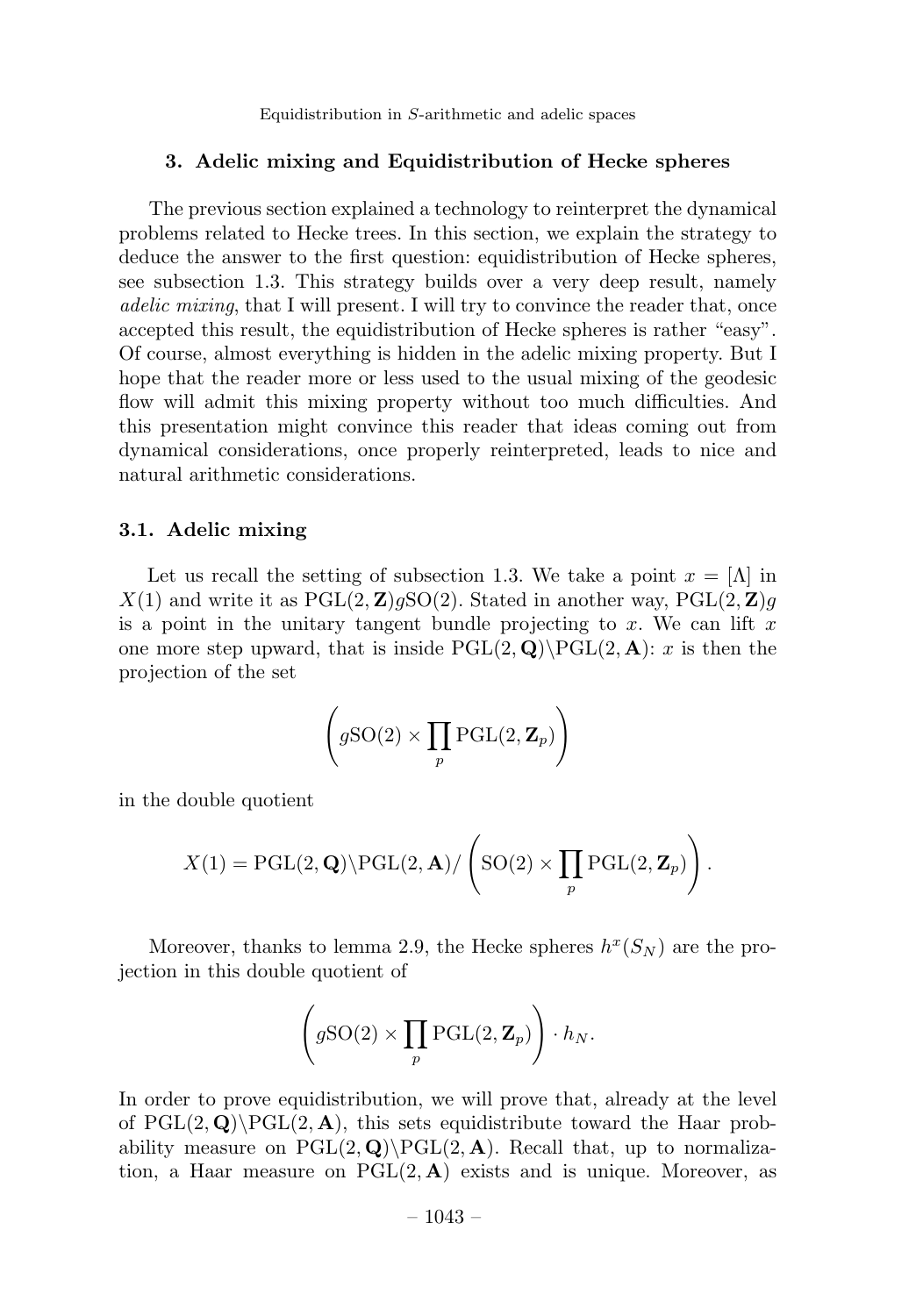$PGL(2, \mathbf{Q})$  is a lattice in  $PGL(2, \mathbf{A})$ , it induces a unique probability measure on  $PGL(2, \mathbf{Q})\$  $PGL(2, \mathbf{A})$ ; we will call it the volume and denote it by Vol. Now what exactly does this equidistribution mean?

Consider the Haar probability measure  $\nu$  on the compact subgroup

$$
\mathrm{SO}(2)\times \prod_p \mathrm{PGL}(2,\mathbf{Z}_p)
$$

of PGL(2, A). It projects to a probability measure  $\bar{\nu}$  in PGL(2, Q)\PGL(2, A). So we are looking at the evolution of  $\bar{\nu}$  under the transformation PGL(2, Q)q  $\mapsto$  PGL(2, Q)gh<sub>N</sub> in PGL(2, Q)\PGL(2, A) and would like to prove it converges to Vol.

At this point, it appears clearly that a mixing property for the action of  $h_N$  on PGL(2, Q)\PGL(2, A) with respect to Vol would help: this property implies that, for any measure  $\mu$  absolutely continuous with respect to Vol, the measures  $(h_N)^*\mu$  converge to Vol. The good news is that this mixing property holds.

Let us define some notations: the space  $PGL(2, \mathbf{Q})\backslash PGL(2, \mathbf{A})$ has a probability measure Vol, so it makes sense to look at the space  $L^2(PGL(2, \mathbf{Q})\backslash PGL(2, \mathbf{A}))$  of square integrable functions on it. We denote by  $\langle \cdot, \cdot \rangle$  the hermitian scalar product. Moreover, we denote by  $L_0^2$  (PGL(2, Q)\PGL(2, A)) the subspace of functions  $\varphi$  such that  $\int \varphi dVol =$ 0. The action of the group  $PGL(2, A)$  on the quotient  $PGL(2, Q)\$  $PGL(2, A)$ leaves the measure Vol invariant: the latter is the projection of the Haar measure.So this action yields an action on the space of square-integrable functions.This action is defined, with obvious notations, by:

$$
g \cdot \varphi \,:\, x \mapsto \varphi(x.g).
$$

We may then state:

THEOREM 3.1. – Let  $\varphi$  and  $\psi$  be two functions of  $L_0^2(PGL(2,\mathbf{Q}))$  $PGL(2, A)$ ). We suppose that  $\varphi$  and  $\psi$  are invariant under the action of  $\Pi$ ,  $PGL(2, \mathbb{Z}_n)$ .  $\prod_p \text{PGL}(2, \mathbf{Z}_p).$ 

Then, as  $g \to \infty$  in PGL(2, **A**), we have:

$$
\langle \varphi, g \cdot \psi \rangle \to 0.
$$

This theorem deserves a lot of comments.

First of all, it is indeed a mixing property: if A and B are two open sets of  $PGL(2, \mathbf{Q})\backslash PGL(2, \mathbf{A})$ , denoting by  $\varphi = \chi_A - Vol(A)$  and  $\psi = \chi_B - Vol(B)$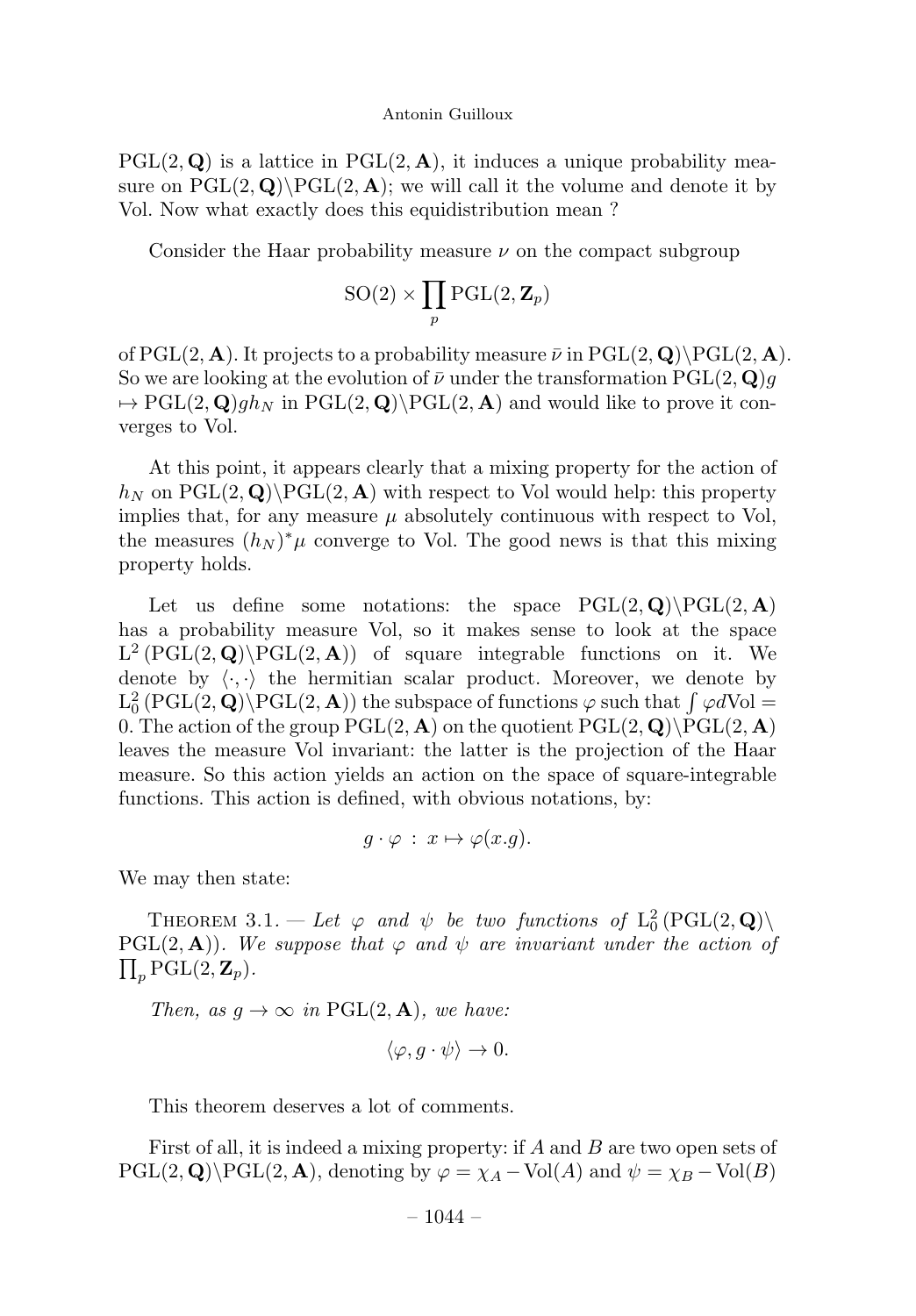their normalized characteristic functions , we get the usual mixing property:

$$
\text{Vol}(A \cap Bg^{-1}) \xrightarrow{g \to \infty} \text{Vol}(A)\text{Vol}(B).
$$

Second, it is valid in a very wide generality. It is more or less true for any semisimple algebraic group. We refer the reader to Gorodnik-Maucourant-Oh [13] for a general result.

It is proven by the study of certain unitary representations of  $PGL(2, A)$ . In this setting, it states that the trivial representation is isolated among automorphic ones. This is called "property  $\tau$ " (in reference to the stronger property  $(T)$ ). The final step of this was done by Clozel [3], after many works.I will not go into these topics, far too involved for my purpose.

One last comment: the speed of convergence (so-called "decay of coefficients") is known. In the case of  $PGL(2)$  it is deeply and directly related to bounds towards the "Ramanujan conjecture".

The reader will find more explanations in Gorodnik-Maucourant-Oh [13], Clozel-Oh-Ullmo [4], Sarnak [28] and Goldstein-Mayer [12].

# 3.2. How to prove equidistribution of Hecke spheres ?

As previously analyzed, we want to prove the convergence of the measure  $h_N^* \nu$ . First of all, note that the sequence  $h_N$  of elements of PGL(2, A) goes to  $\infty$  as  $N \to \infty$ . So they fit in the setting of theorem 3.1. However, the measure  $\bar{\nu}$  is too singular: it is supported on a set of volume 0. It is a classical trick to first approximate  $\bar{\nu}$  by a measure which has a density with respect to Vol.And then hope the approximation will not be too difficult to track when letting the dynamics evolve.

Here we are in a very good situation. Recall that the support of  $\bar{\nu}$  is the set:

$$
\operatorname{PGL}(2,\mathbf{Q})g\left(\operatorname{SO}(2)\times\prod_p\operatorname{PGL}(2,\mathbf{Z}_p)\right).
$$

Now, the real component of  $h_N$  is Id. So one can "fatten up" SO(2), by taking a small neighborhood  $\Omega$  of Id in PGL(2, R); and replace  $\nu$  by the volume restricted to  $g\left(\mathrm{SO}(2)\Omega \times \prod_p \mathrm{PGL}(2, \mathbf{Z}_p)\right)$ , normalized to be a probability measure. Denote by  $\nu_{\Omega}$  this probability measure. As  $\Omega$  shrinks to SO(2),  $\nu_{\Omega}$ converges to  $\nu$ . But, note that the action of  $\Omega$  commutes to the action of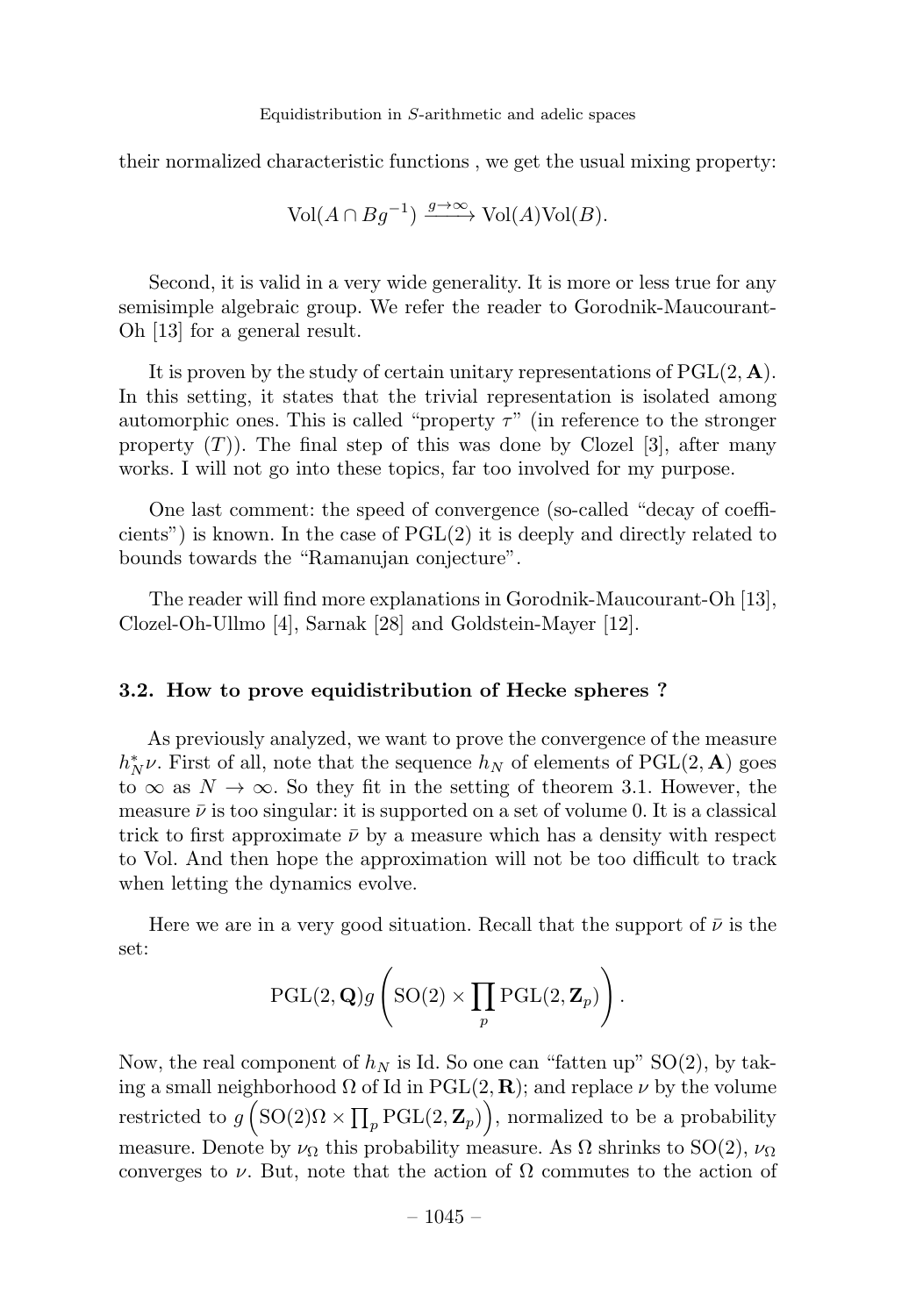$$
h_N:
$$

$$
\begin{aligned} \mathrm{PGL}(2,\mathbf{Q})g\left(\mathrm{SO}(2)\Omega\times\prod_{p}\mathrm{PGL}(2,\mathbf{Z}_{p})\right)h_{N} \\ =\mathrm{PGL}(2,\mathbf{Q})g\left(\mathrm{SO}(2)\times\prod_{p}\mathrm{PGL}(2,\mathbf{Z}_{p})\right)h_{N}\Omega. \end{aligned}
$$

So the fattening is inert under the dynamic:  $h_N^* \bar{\nu}_{\Omega}$  converges uniformly to  $h^*_N\bar{\nu}$ .

So we only need to prove the convergence of  $h_N^* \bar{\nu}_{\Omega}$  towards Vol, for any  $\Omega$ . This is a direct consequence of theorem 3.1, as  $\bar{\nu}_{\Omega}$  has a (bounded) density with respect to Vol: let  $\psi$  be this density. For any function  $\varphi$  continuous with compact support on  $PGL(2, \mathbf{Q})\PGL(2, \mathbf{A})$ , let  $\varphi' = \varphi - \int \varphi dVol$  and  $\psi' = \psi - 1$ . Then we have:

$$
\int \varphi d(h_N^* \bar{\nu}_{\Omega}) = \int \varphi' d(h_N^* \bar{\nu}_{\Omega}) + \int \varphi dVol
$$

$$
= \int \varphi'(h_N \cdot \psi) dVol + \int \varphi dVol
$$

$$
= \langle \varphi', h_N \cdot \psi \rangle + \int \varphi dVol
$$

$$
= \langle \varphi', h_N \cdot \psi' \rangle + \int \varphi dVol
$$

$$
\xrightarrow{N \to \infty} \int \varphi dVol
$$

From the third line to the fourth, you just use that  $\langle \varphi', 1 \rangle = \int \varphi' dVol = 0$ . And the convergence is given by the mixing property, i.e. theorem 3.1.

This proves theorem 1.3 on the equidistribution of Hecke spheres.

This text only touch on the topic of adelic mixing and adelic dynamical systems.For instance, I completely ignored any property linked to entropy of these dynamic; the reader may refer to the beautiful papers by Einsiedler-Lindenstrauss-Michel-Venkatesh [8] (where Hecke trees and their adelic interpretation are a central object), Lindenstrauss [20], Einsiedler-Katok-Lindenstrauss [7].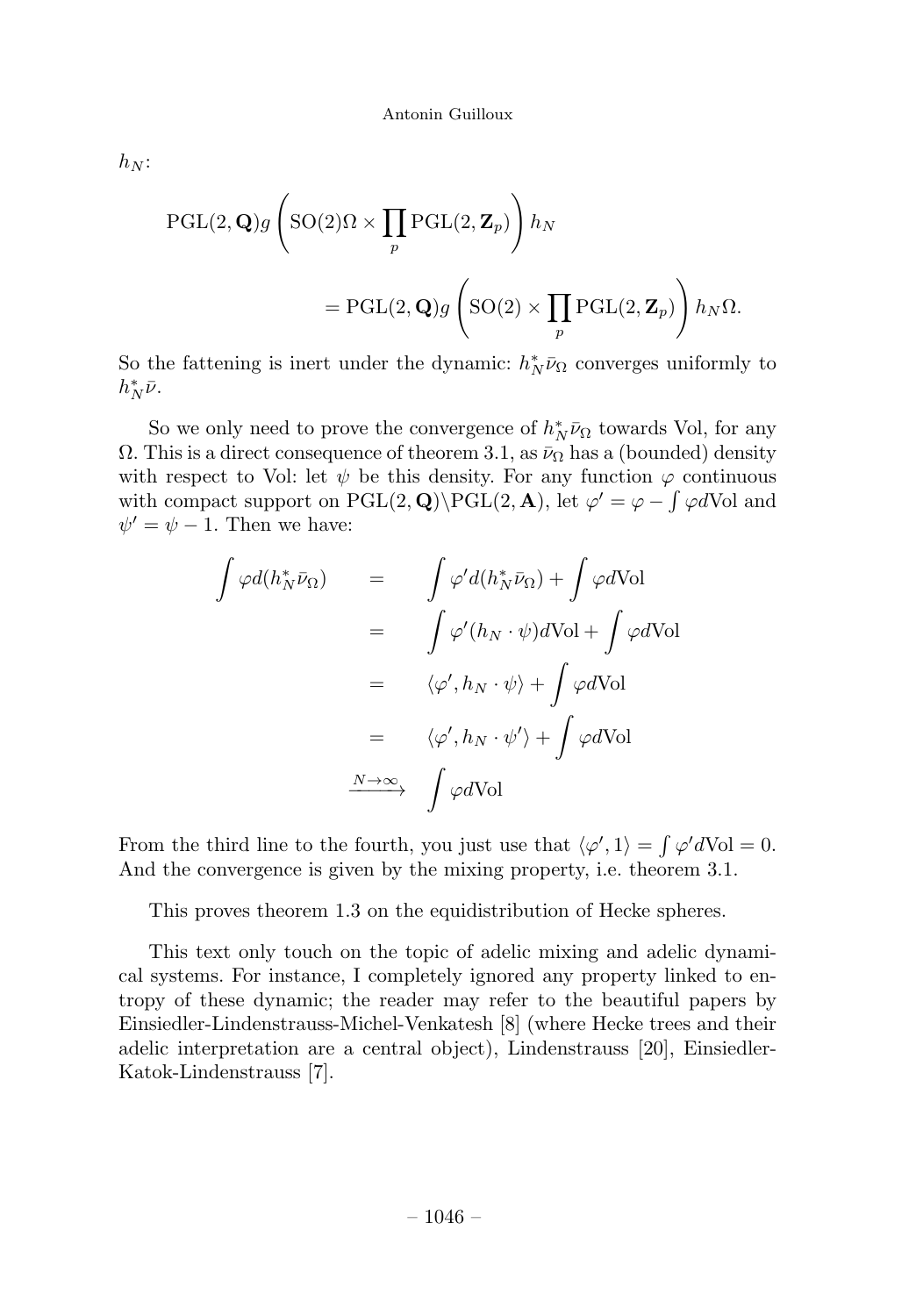# Bibliography

- [1] AKA (M.) and SHAPIRA (U.).  $-$  On the evolution of continued fractions in a fixed quadratic field. arXiv preprint arXiv:1201.1280 (2012).
- [2] BENOIST  $(Y)$  and QUINT  $(J-F)$ . Mesures stationnaires et fermés invariants des espaces homognes. Ann. of Math. (2), 174(2), p. 1111-1162 (2011).
- [3] CLOZEL (L.). Démonstration de la conjecture  $\tau$ . Invent. Math., 151(2), p. 297-328 (2003).
- [4] Clozel (L.), Oh (H.), and Ullmo (E.). —Hecke operators and equidistribution of Hecke points. Invent. Math., 144(2), p. 327-351 (2001).
- [5] DUKE (W.), RUDNICK  $(Z<sub>1</sub>)$ , and SARNAK  $(P<sub>1</sub>)$ .  $\sim$  Density of integer points on affine homogeneous varieties. Duke Math. J., 71(1), p. 143-179 (1993).
- [6] DANI (S. G.) and SMILLIE  $(J)$ . Uniform distribution of horocycle orbits for Fuchsian groups. Duke Math. J., 51(1), p. 185-194 (1984).
- [7] Einsiedler (M.), Katok (A.), and Lindenstrauss (E.). —Invariant measures and the set of exceptions to Littlewoods conjecture. Ann. of Math.  $(2)$ , 164 $(2)$ , p. 513-560 (2006).
- [8] Einsiedler (M.), Lindenstrauss (E.), Michel (P.), and Venkatesh (A.). Distribution of periodic torus orbits and Dukes theorem for cubic fields. Ann. of Math. (2), 173(2), p. 815-885 (2011).
- [9] ESKIN  $(A.)$  and MCMULLEN  $(C.)$ . Mixing, counting, and equidistribution in Lie groups. Duke Math. J., 71(1), p. 181-209 (1993).
- [10] ESKIN  $(A)$ , MOZES  $(S)$ , and SHAH  $(N)$ . Unipotent flows and counting lattice points on homogeneous varieties. Ann. of Math.  $(2)$ ,  $143(2)$ , p. 253-299 (1996).
- [11] Eskin (A.) and Oh (H.). —Ergodic theoretic proof of equidistribution of Hecke points. Ergodic Theory Dynam. Systems, 26(1), p. 163-167 (2006).
- [12] GOLDSTEIN  $(D.)$  and MAYER  $(A.)$ .  $\Box$  On the equidistribution of Hecke points. Forum Math., 15(2), p. 165-189 (2003).
- [13] GORODNIK  $(A.)$ , MAUCOURANT  $(F.)$ , and Oh  $(H.)$ . Manin's and Peyre's conjectures on rational points and adelic mixing. Ann. Sci. Ec. Norm. Supér.  $(4)$ ,  $41(3)$ , p. 383-435 (2008).
- [14] GUILLOUX (A.). Existence et équidistribution des matrices de dénominateur n dans les groupes unitaires et orthogonaux. Ann. Inst. Fourier (Grenoble), 58(4), p. 1185-1212 (2008).
- [15] GUILLOUX (A.). A brief remark on orbits of  $SL(2, \mathbb{Z})$  in the Euclidean plane. Ergodic Theory Dynam. Systems, 30(4), p. 1101-1109 (2010).
- [16] Guilloux (A.). —Polynomial dynamic and lattice orbits in S-arithmetic homogeneous spaces. Confluentes Math., 2(1), p. 1-35 (2010).
- [17] GORODNIK  $(A)$  and WEISS  $(B)$ . Distribution of lattice orbits on homogeneous varieties. Geom. Funct. Anal., 17(1), p. 58-115 (2007).
- [18] LEDRAPPIER  $(F.)$ . Distribution des orbites des réseaux sur le plan réel. C. R. Acad. Sci. Paris Sér. I Math., 329(1), p. 61-64 (1999).
- [19] Linnik (Yu. V.). —Ergodic properties of algebraic fields. Translated from the Russian by M. S. Keane. Ergebnisse der Mathematik und ihrer Grenzgebiete, Band 45. Springer-Verlag New York Inc., New York (1968).
- [20] LINDENSTRAUSS  $(E)$ . Invariant measures and arithmetic quantum unique ergodicity. Ann. of Math. (2), 163(1), p. 165-219 (2006).
- [21] Margulis (G. A.). —Certain applications of ergodic theory to the investigation of manifolds of negative curvature. Func. Anal. Appl., 4, p. 333-335 (1969).